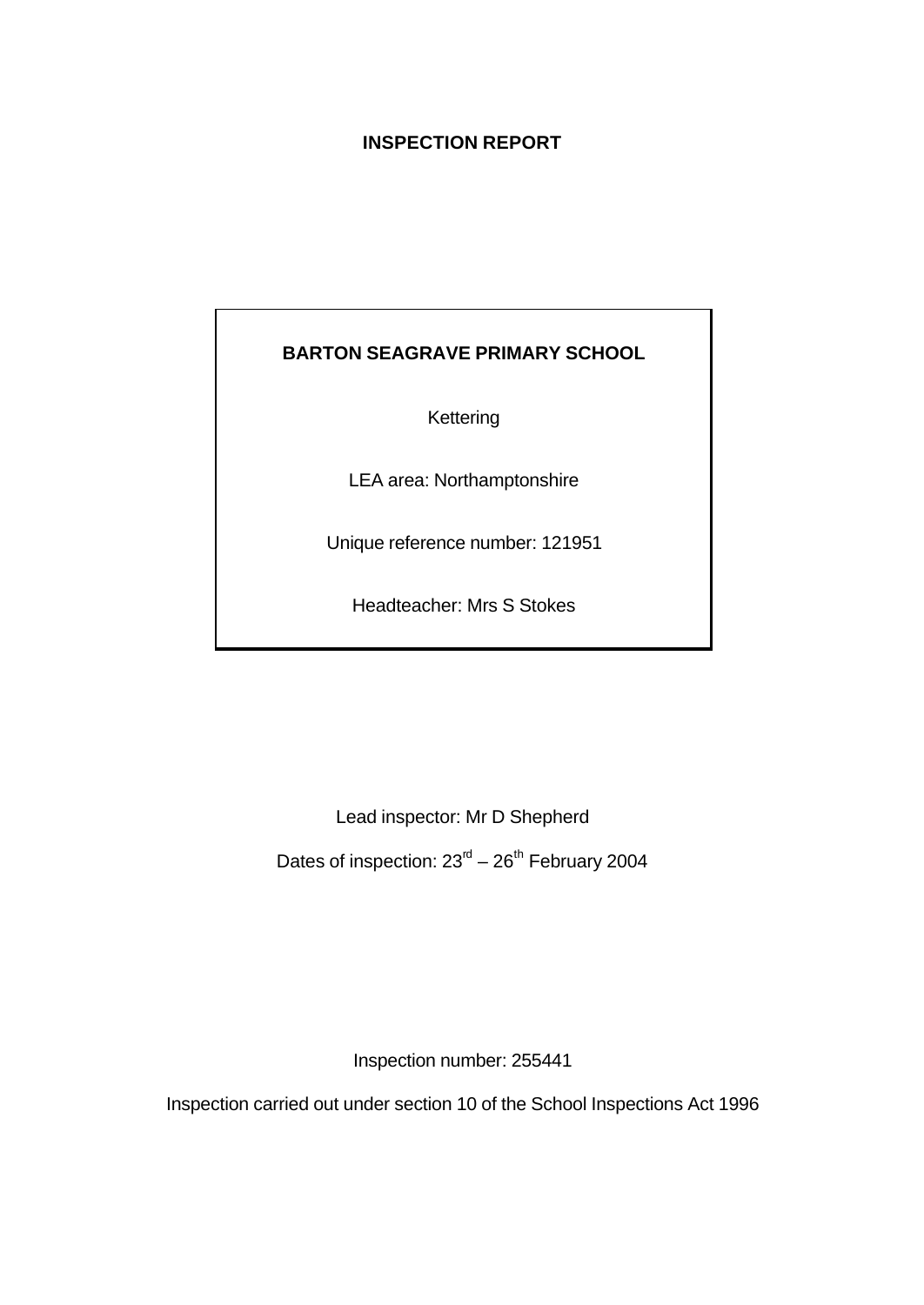© Crown copyright 2004

This report may be reproduced in whole or in part for non-commercial educational purposes, provided that all extracts quoted are reproduced verbatim without adaptation and on condition that the source and date thereof are stated.

Further copies of this report are obtainable from the school. Under the School Inspections Act 1996, the school must provide a copy of this report and/or its summary free of charge to certain categories of people. A charge not exceeding the full cost of reproduction may be made for any other copies supplied.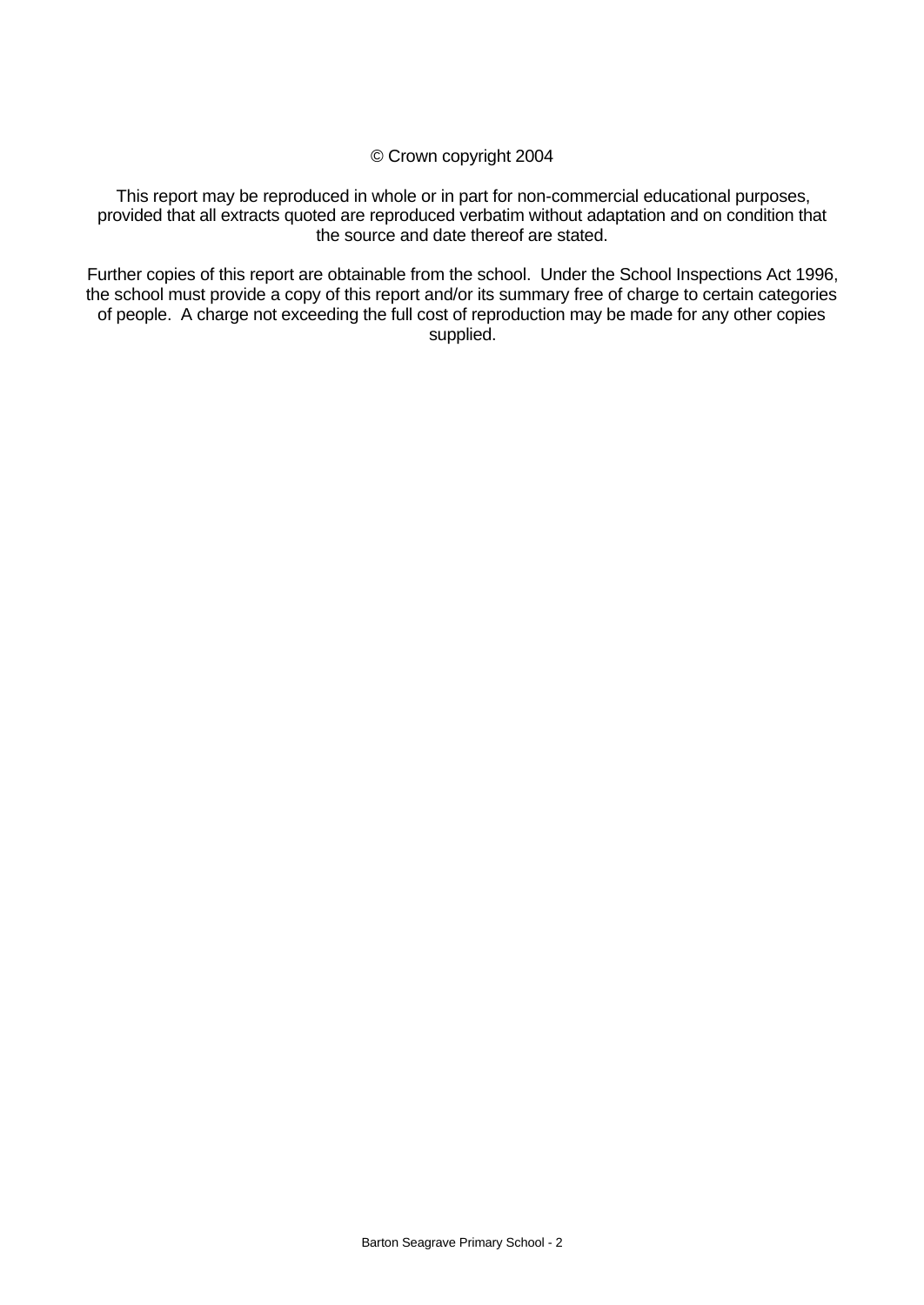# **INFORMATION ABOUT THE SCHOOL**

| Type of school:              | Primary                                              |
|------------------------------|------------------------------------------------------|
| School category:             | Community                                            |
| Age range of pupils:         | 4-11 years                                           |
| Gender of pupils:            | Mixed                                                |
| Number on roll:              | 372                                                  |
| School address:              | <b>Belvoir Drive</b><br>Barton Seagrave<br>Kettering |
| Postcode:                    | Northamptonshire<br><b>NN15 6QY</b>                  |
| Telephone number:            | 01536 722793                                         |
| Fax number:                  | 01536 726671                                         |
| Appropriate authority:       | The governing body                                   |
| Name of chair of governors:  | Mr A Keyworth                                        |
| Date of previous inspection: | $8^{th}$ – 11 <sup>th</sup> June 1998                |

# **CHARACTERISTICS OF THE SCHOOL**

Barton Seagrave is larger than other primary schools with 372 pupils on roll. Nearly all pupils are of white United Kingdom heritage, ten pupils are from other white backgrounds and two from each of Indian, Caribbean and Chinese backgrounds. Three pupils speak English as an additional language. Just over one per cent of pupils is entitled to free school meals which is low. Sixty-four pupils are on the school's register for special educational needs, four of whom have a statement. This is similar to most schools. The main needs are emotional and behavioural difficulties, speech and communication difficulties and specific learning difficulties. Pupils' attainment on entry is below average. Staff mobility has been high during the past two years. There have been eleven different teachers in reception and Years 1 and 2, and fourteen in Years 3 to 6. This has made it difficult for the school to provide a curriculum that progresses smoothly.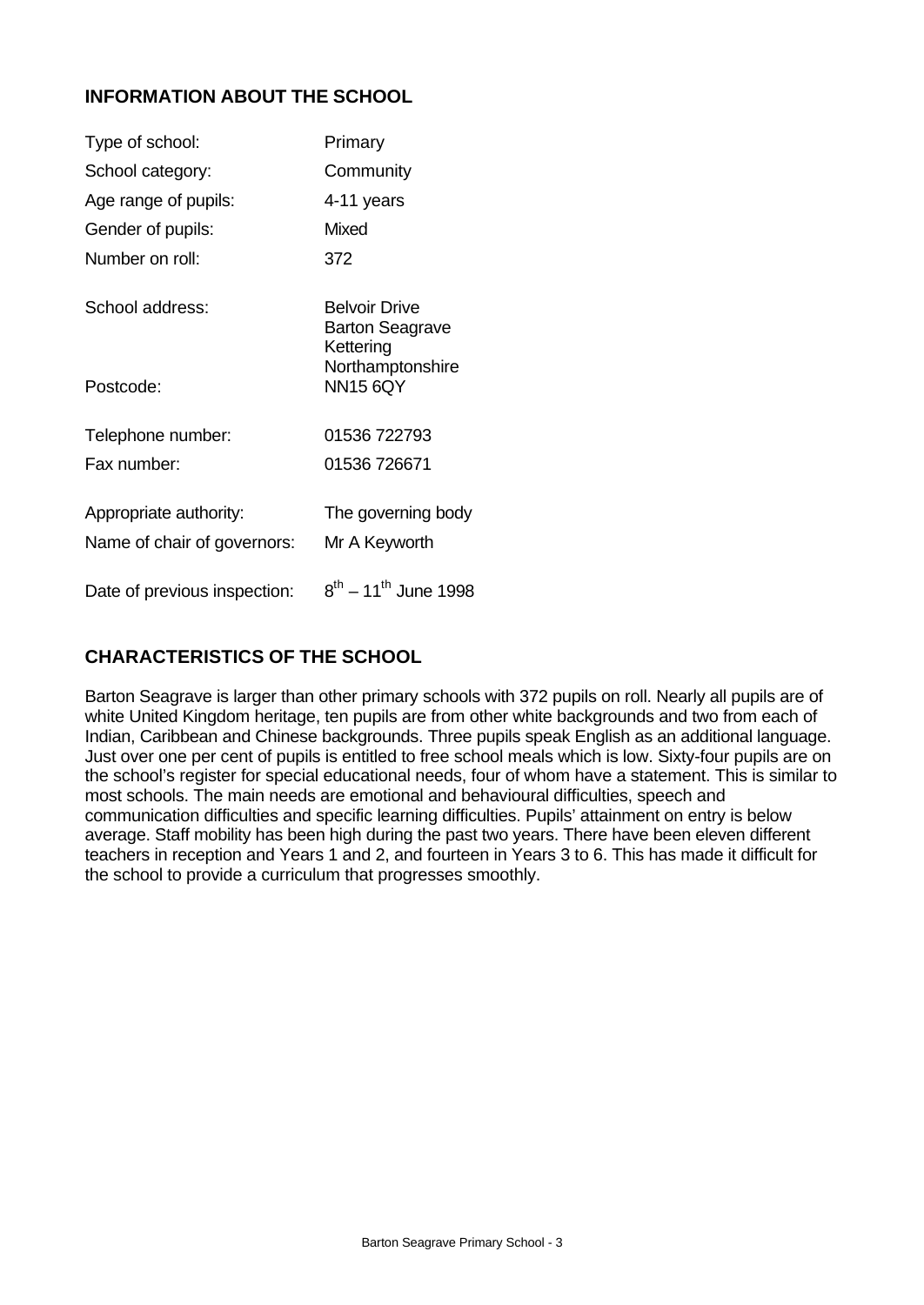# **INFORMATION ABOUT THE INSPECTION TEAM**

| Members of the inspection team |                         |                | <b>Subject responsibilities</b>                                                                        |
|--------------------------------|-------------------------|----------------|--------------------------------------------------------------------------------------------------------|
| 2905                           | David Shepherd          | Lead inspector | Mathematics, art and design,<br>physical education                                                     |
| 19798                          | Jane O'Keefe            | Lay inspector  |                                                                                                        |
| 30244                          | <b>Roger Tapley</b>     | Team inspector | English, design and technology,<br>music, English as an additional<br>language                         |
| 32383                          | <b>Rosemarie Sadler</b> | Team inspector | Science, information and<br>communication technology (ICT),<br>geography, special educational<br>needs |
| 27960                          | Jane Reed               | Team inspector | History, religious education,<br><b>Foundation Stage</b>                                               |

The inspection contractor was:

#### **e-Qualitas Limited**

**Langshaw** Pastens Road Limpsfield Chart **Oxted Surrey** RH8 0RE

Any concerns or complaints about the inspection or the report should be made initially to the contractor. The procedures are set out in the leaflet *'Complaining about Ofsted Inspections'*, which is available from Ofsted Publications Centre (telephone 07002 637833) or Ofsted's website (www.oftsed.gov.uk).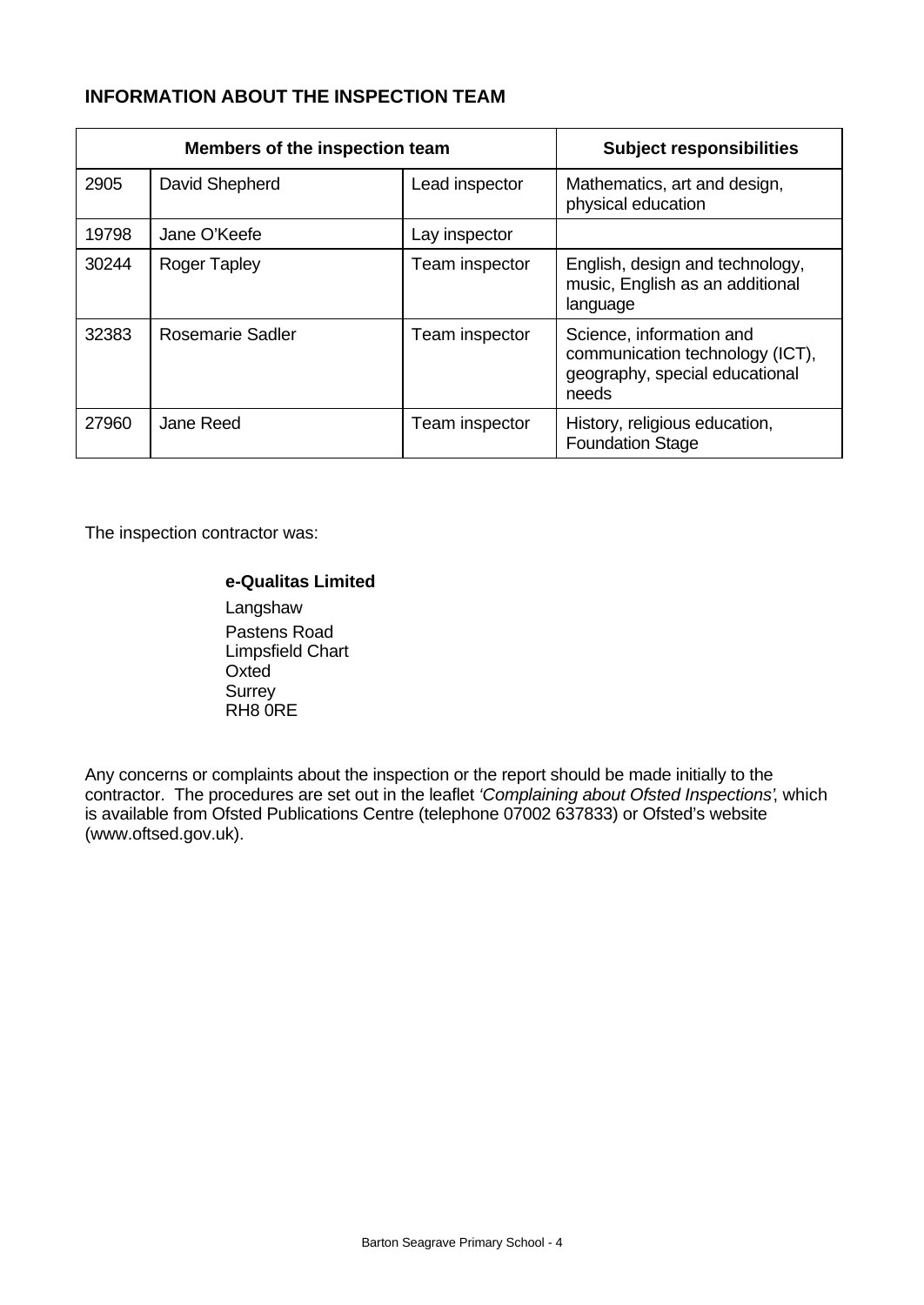# **REPORT CONTENTS**

|                                                                                     | Page |
|-------------------------------------------------------------------------------------|------|
| <b>PART A: SUMMARY OF THE REPORT</b>                                                | 6    |
| <b>PART B: COMMENTARY ON THE MAIN INSPECTION FINDINGS</b>                           |      |
| <b>STANDARDS ACHIEVED BY PUPILS</b>                                                 | 8    |
| Standards achieved in areas of learning, subjects and courses                       |      |
| Pupils' attitudes, values and other personal qualities                              |      |
| <b>QUALITY OF EDUCATION PROVIDED BY THE SCHOOL</b>                                  | 10   |
| Teaching and learning<br>The curriculum<br>Care, guidance and support               |      |
| Partnership with parents, other schools and the community                           |      |
| <b>LEADERSHIP AND MANAGEMENT</b>                                                    | 14   |
| <b>PART C: THE QUALITY OF EDUCATION IN AREAS OF LEARNING AND</b><br><b>SUBJECTS</b> | 17   |
| AREAS OF LEARNING IN THE FOUNDATION STAGE                                           |      |
| <b>SUBJECTS IN KEY STAGES 1 AND 2</b>                                               |      |
| <b>PART D: SUMMARY OF THE MAIN INSPECTION JUDGEMENTS</b>                            | 28   |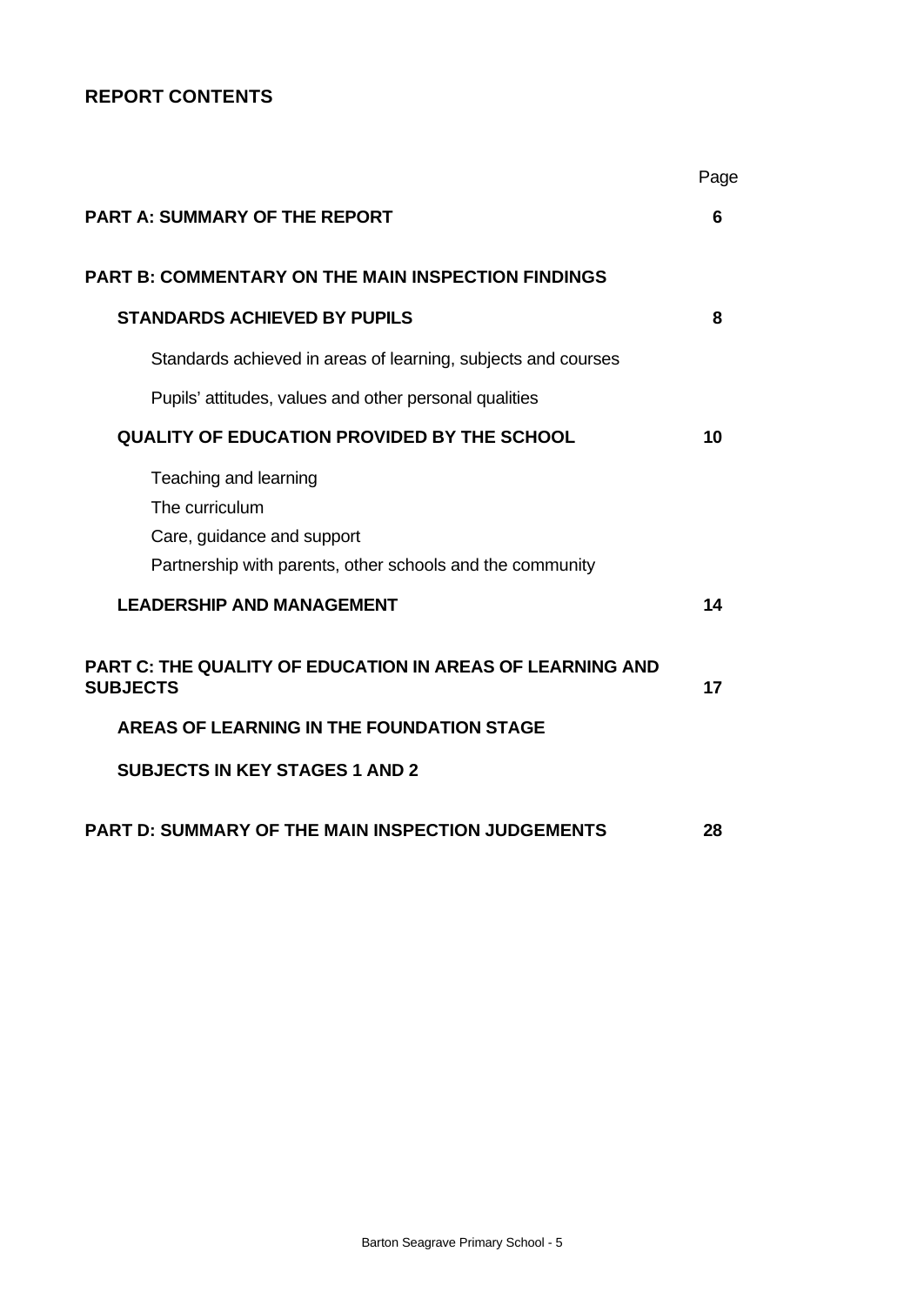# **PART A: SUMMARY OF THE REPORT**

## **OVERALL EVALUATION**

**Barton Seagrave is an improving school which provides a satisfactory education with some good features**. Standards on entry are below average overall, but pupils achieve well during their early years at school and reach average standards by the time they enter Year 1 and standards that are above average by the end of Year 2. The achievement of pupils in Years 3 to 6 is satisfactory overall given their capabilities and they reach average standards by the end of Year 6. Considerable improvements have been put into place since the revitalising of the school under the leadership of the headteacher. The school gives satisfactory value for money.

The school's main strengths and weaknesses are

- Pupils in the reception classes and in Years 1 and 2 achieve well in reading, writing and mathematics; pupils with special educational needs and those with English as an additional language achieve well throughout the school
- The curriculum is good and the provision of extra-curricular activities is outstanding
- In a few classes throughout the school, pupils' behaviour is not managed well enough so pupils do not always behave as well as they should
- For pupils in Years 3 to 6, provision for information and communication technology (ICT) and its use to help learning across the curriculum are unsatisfactory and standards are below expected levels
- The school carries out much good work in checking how well it is doing. However, the outcomes of this work, including assessments of pupils' achievements, are not used effectively enough to raise standards

**Significant improvements** have been brought about since the appointment of the headteacher three years ago. By the end of Year 2, pupils are achieving better that they did and standards are higher than they were. Teaching and learning, especially in the Foundation Stage and Years 1 and 2, have improved. Leadership and management have improved considerably since the last inspection. Each of the key issues for improvement identified at the previous inspection has been completed successfully.

# **STANDARDS ACHIEVED**

#### **Achievement is satisfactory overall**.

#### **Year 6 results**

| <b>Results in National</b><br>Curriculum tests at the end |      | similar schools |      |      |
|-----------------------------------------------------------|------|-----------------|------|------|
| of Year 6, compared with:                                 | 2001 | 2002            | 2003 | 2003 |
| English                                                   |      |                 |      |      |
| mathematics                                               |      | В               |      |      |
| science                                                   |      |                 |      |      |

*Key: A - well above average; B – above average; C – average; D – below average; E – well below average Similar schools are those whose pupils attained similarly at the end of Year 2.*

Children start school with below average skills overall and achieve well in the reception classes. By the time they enter Year 1, standards are at expected levels in most areas of learning. However, this was not the case last year where a large proportion of these pupils had special educational needs and, although achieving well, had not reached the expected levels in literacy and numeracy by the end of the reception year. In Years 1 and 2, most pupils achieve well and, by the end of Year 2, standards in reading, mathematics and science are above average, and those in writing average when compared with other schools. The trend of improvement in reading, writing and mathematics is above the national trend. The trend of improvement in Year 6 in English, mathematics and science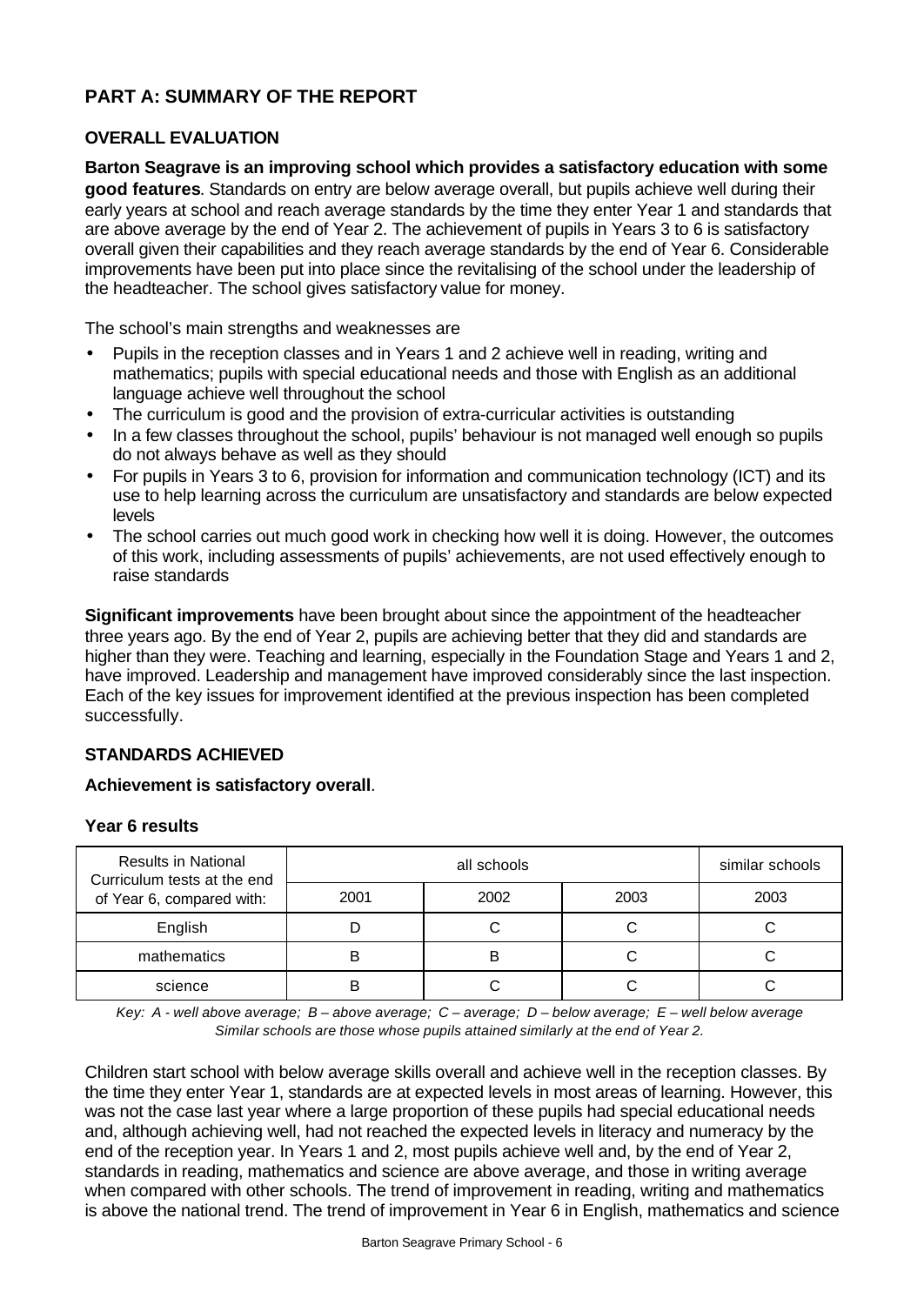is broadly in line with other schools and standards are average. However, pupils do not use their mathematical knowledge to solve problems often enough although their standards in this aspect are at expected levels.

In geography and religious education, standards are at expected levels by the end of Years 2 and 6 and pupils' achievement is satisfactory. Standards in ICT are at expected levels by the end of Year 2 and achievement is satisfactory. However, by the end of Year 6, they are below expected levels and achievement is unsatisfactory. The achievement of pupils with special educational needs and those with English as an additional language is good. The achievement of higher-attaining pupils is satisfactory.

**Pupils' personal development is satisfactory. Their spiritual, moral, social and cultural development are satisfactory**. Their attitudes and behaviour are satisfactory overall, although a minority of pupils do not always behave well in lessons. Attendance and punctuality are satisfactory.

# **QUALITY OF EDUCATION**

### **The quality of education provided by the school is satisfactory with good features**.

**Teaching and learning are satisfactory** with good features in the reception classes and in Years 1 and 2. Behaviour is not always managed effectively so the unsatisfactory behaviour of a few pupils interrupts the learning of other pupils in the class. The school assesses pupils' attainment well, but does not use this information effectively enough to raise standards and improve teaching. The curriculum is good and provision for extra-curricular activities outstanding. Pupils receive good levels of care. The school has good links with parents and the community and very good links with other schools.

#### **LEADERSHIP AND MANAGEMENT**

**Overall, the leadership and management provided by the school are satisfactory**. The headteacher provides good leadership as indicated by the improvements that have taken place at the school since she has been appointed. Subject leadership is satisfactory overall. Governors are supportive of the school and governance is satisfactory.

#### **PARENTS' AND PUPILS' VIEWS OF THE SCHOOL**

Parental responses to the pre-inspection questionnaire indicate that parents are very satisfied with the school. Responses to the pupils' questionnaire and talking to pupils indicate that they hold very positive views about the school. However, they felt that some pupils do not behave well. Inspectors agree with pupils' responses, including the criticism.

#### **IMPROVEMENTS NEEDED**

The most important things the school should do to improve are

- Use information from the assessments of pupils' work to set learning targets for improvement
- For pupils in Years 3 to 6, improve provision for ICT and raise standards in the subject to support learning in other subjects
- Improve the management of behaviour so that lessons in all classes proceed without interruption
- Use the outcomes of checking the school's performance in subjects to improve standards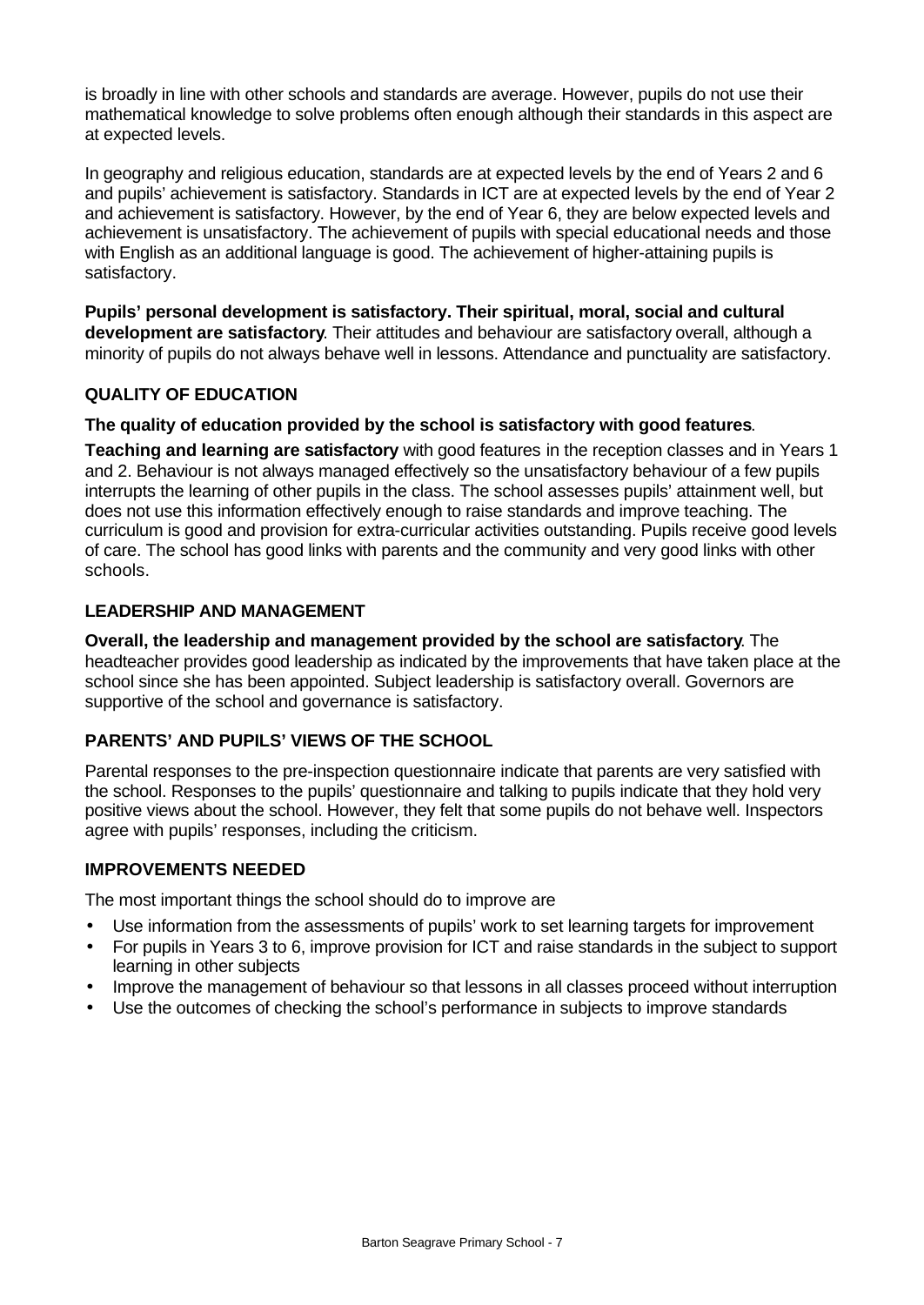# **PART B: COMMENTARY ON THE INSPECTION FINDINGS**

# **STANDARDS ACHIEVED BY PUPILS**

### **Standards achieved in areas of learning and subjects**

By the end of Year 6, pupils reach standards that are average in English, mathematics and science. This represents **satisfactory** achievement overall since this group of pupils entered school.

### **Main strengths and weaknesses**

- Pupils achieve well in the reception classes and in Years 1 and 2
- Pupils achieve well in writing in Years 5 and 6
- Pupils with special educational needs and those with English as an additional language achieve well
- Pupils do not achieve well enough in problem solving in mathematics and in investigative work in science

### **Commentary**

#### **Foundation Stage**

1. Overall, children start school with standards that are below those expected for this age. Through skilful teaching, most achieve well and enter Year 1 with standards that children are expected to reach by that age. However, the attainment of different groups of pupils varies year-byyear. For example, last year, the children entering Year 1 had not reached the expected standards in literacy and numeracy during their time in the reception classes. This was because a high proportion of these children have special educational needs and started school with standards overall that were well below expected levels, especially in literacy and numeracy. They achieved well in the reception classes and had caught up considerably, but had not managed to reach the goals expected for pupils of this age by the time they entered Year 1. Overall, children achieve well in all areas of learning in the reception classes because the teaching is good.

#### **Key Stage 1**

2. In the 2003 National Curriculum tests for pupils in Year 2, standards in reading and mathematics were above average when compared with other schools. They were average in writing. When compared with similar schools, standards were average in mathematics and below average in reading and writing. Overall, pupils achieve well in Years 1 and 2 because of good teaching. During the past five years, by the end of Year 2, standards in reading, writing and mathematics have risen faster than those nationally.

| Standards in: | School results | National results |
|---------------|----------------|------------------|
| reading       | 16.5 (16.9)    | 15.7 (15.8)      |
| writing       | 15.1(15.3)     | 14.6 (14.4)      |
| mathematics   | 17.3 (17.9)    | 16.3 (16.5)      |

*Standards in national tests at the end of Year 2 – average point scores in 2003*

*There were 37 pupils in the year group. Figures in brackets are for the previous year.*

3. Standards seen during the inspection support these results. By the end of Year 2, pupils achieve well and reach standards in reading, writing, mathematics and science that are above the levels expected for pupils of this age. This is because of the good, and, sometimes, very good and outstanding teaching they receive in Years 1 and 2. Standards are highest in reading and in number. They are lowest in problem solving in mathematics and investigative work in science where pupils are not given enough opportunities to use their initiative and work problems out for themselves. This slows down the achievement of higher-attaining pupils, in particular. However, standards in this area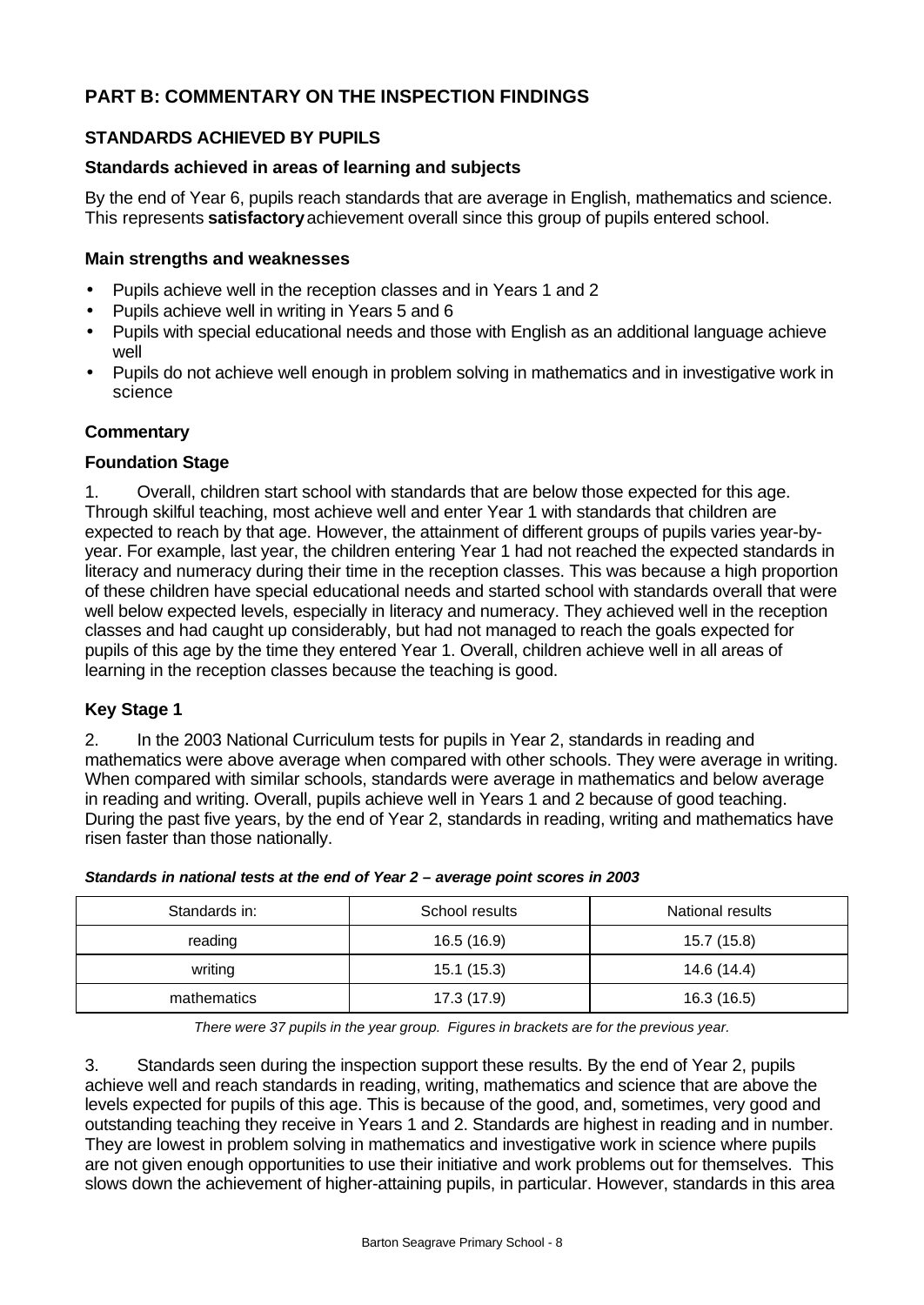is at expected levels for the pupils' ages. Pupils achieve satisfactorily in geography, ICT and religious education and reach the levels expected by the end of Year 2. **Key Stage 2**

4. In the 2003 National Curriculum tests for pupils in Year 6, standards in English, mathematics and science were average when compared with all schools and similar schools. This represents satisfactory achievement since these pupils were in Year 2. The school did not meet the targets it set for itself in English and mathematics in 2003 because they were too ambitious and not based rigorously enough on the information of this specific group of pupils. The frequent changes of teachers in Years 3 to 6, fourteen teachers during the past two years, have made it difficult for the school to maintain a continuous curriculum in these classes during this time and pupils' progress has been slower as a result. Staffing is now more stable. In spite of this, over the past five years, the trend of improvement in the test results has been broadly similar to those achieved in other schools and standards are similar to those reported at the last inspection.

| Standards in: | School results | National results |
|---------------|----------------|------------------|
| English       | 26.9 (27.5)    | 26.8 (27.0)      |
| mathematics   | 27.2 (27.6)    | 26.8 (26.7)      |
| science       | 28.7 (28.6)    | 28.6 (28.3)      |

*Standards in national tests at the end of Year 6 – average point scores in 2003*

*There were 63 pupils in the year group. Figures in brackets are for the previous year.*

5. Inspection findings confirm the results of the national tests. Standards in English and science are at expected levels and the achievement of most pupils is satisfactory. Pupils in Years 5 and 6 are achieving well in writing and standards are higher than indicated by the test results. The school has made this aspect a priority for improvement and has been successful in its efforts at doing so. Achievement in mathematics in Years 3 to 5 is unsatisfactory but it is good in Year 6 where pupils make up the ground they have lost and, by the time they leave the school, standards are at expected levels. Standards in problem solving in mathematics and in investigative work in science are at expected levels even though pupils are not given enough opportunities to use their initiative and carry out these activities on their own. Standards in geography and religious education are at expected levels and the achievement of pupils is satisfactory in these subjects. However, standards in ICT are below expected levels and pupils' achievement is unsatisfactory.

6. Pupils with special educational needs achieve well throughout the school. Their achievement in literacy is often better than their peers. This is because the tasks set for them are appropriate for their needs and they receive good help from their teachers and teaching assistants. Through good teaching of English vocabulary, pupils with English as an additional language achieve well and make good progress. Higher-attaining pupils, including the gifted and talented, achieve satisfactorily. However, overall, they are not given enough opportunities to use their initiative and develop their ideas in English, mathematics and science.

# **Pupils' attitudes, values and other personal qualities**

Pupils' attitudes and behaviour are **satisfactory**. Attendance and punctuality are satisfactory. The overall provision for pupils' personal development, including their spiritual, moral, social and cultural development, is satisfactory.

#### **Main strengths and weaknesses**

- Pupils enjoy coming to school and taking part in the many activities provided for them
- Most pupils behave well around the school and at lunchtime
- A minority of pupils do not behave well enough in lessons
- Pupils' cultural development is promoted well and pupils gain a good understanding of the beliefs and practices of some other cultures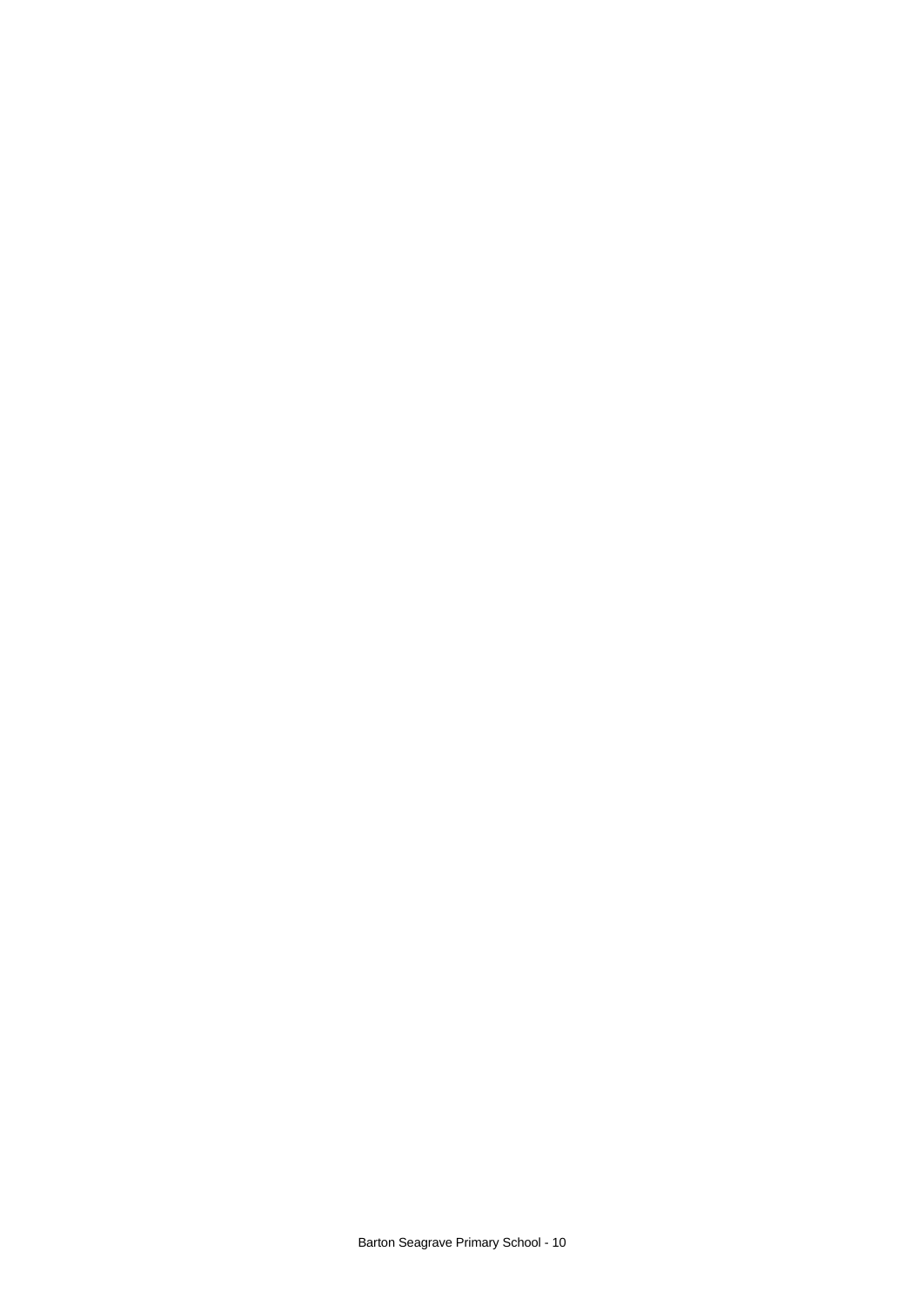# **Commentary**

7. Pupils look forward to school and enjoy taking part in the many activities provided in school and after school. They settle down to their work well and their attitudes to the activities provided are satisfactory. In lessons most concentrate well, try hard and behave well. However, in some classes, a few pupils soon lose their concentration, start to chat and disturb others. In these classes, teachers do not ensure that pupils are listening fully and noise levels disrupt learning. Pupils behave well around school and at playtimes. Lunchtimes are well organised and orderly. Pupils are courteous and friendly to visitors and those given responsibilities around the school carry out their duties with confidence. This creates a calm, secure and orderly atmosphere in the school which helps pupils learn. Most arrive punctually and attendance is in line with other schools nationally.

*Attendance in the latest complete reporting year (%)*

| Authorised absence |     |  | Unauthorised absence |     |
|--------------------|-----|--|----------------------|-----|
| School data:       | 4.  |  | School data:         | 0.5 |
| National data:     | 5.4 |  | National data:       | J.4 |

*The table gives the percentage of half days (sessions) missed through absence for the latest complete reporting year.*

8. The school promotes pupils' self esteem effectively. However opportunities to promote pupils' spiritual development are not specifically planned in lessons. Pupils clearly understand the difference between right and wrong and discuss moral issues thoughtfully in lessons. However, a few pupils do not always apply this knowledge to the way they behave. Provision for pupils' social development is satisfactory overall. Some good opportunities for pupils to develop socially are provided. These include working in groups in lessons, behaving well in assemblies, taking part in team games during extra-curricular activities and in residential visits. However, pupils' moral and social development are not promoted effectively in some lessons because behaviour is not managed well enough and a few pupils disturb their classmates from their work. Pupils' cultural development is promoted well through the curriculum. Lessons in geography and religious education, in particular, help pupils to understand the ways of life, beliefs and practices of others. The good range of visitors to the school and educational visits to places of interest also help pupils to understand the wider world in which they live.

# **QUALITY OF EDUCATION PROVIDED BY THE SCHOOL**

The quality of education provided by the school is **satisfactory** with good features. Teaching and learning are satisfactory with good features. The school provides a good curriculum for its pupils and looks after them well. Links with parents and the community are good and with other schools very good.

#### **Teaching and learning**

Teaching and learning are **satisfactory** with good features. The assessment of pupils' learning is satisfactory except in the reception classes where it is good.

#### **Main strengths and weaknesses**

- Teaching and learning in the Foundation Stage and in Years 1 and 2 are good and pupils achieve well
- In individual classes throughout the school, teachers do not manage pupils' behaviour well enough
- Teachers assess pupils' achievements well in all subjects. However, these assessments are not used well enough to raise standards
- In the best examples, marking lets pupils know how they can improve. However, this is not the case in all subjects and classes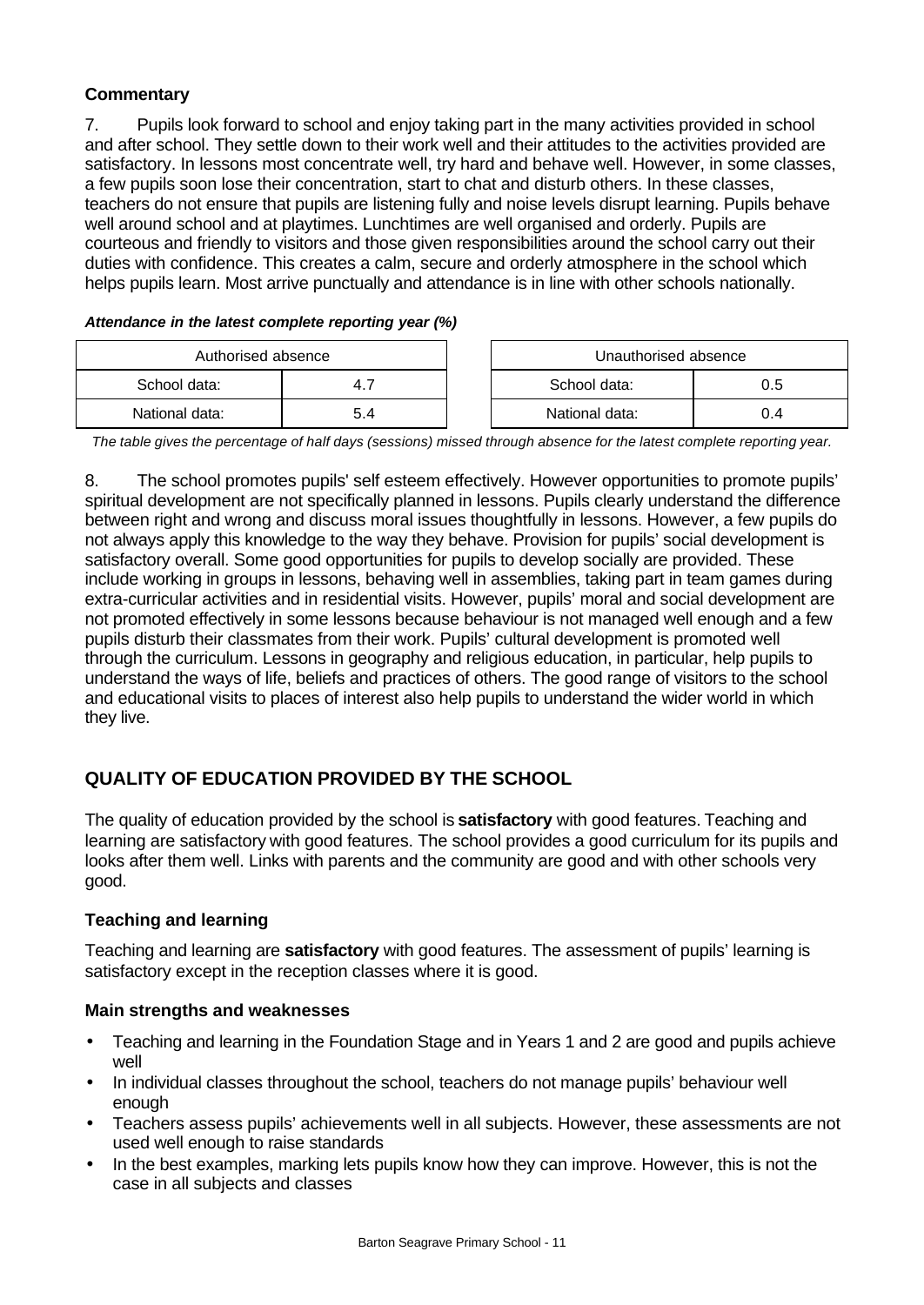# **Commentary**

9. During the inspection, over half the lessons were judged at least good. A few were judged very good and one was excellent. Nearly all of the very good and excellent teaching seen was in the Foundation Stage and in Years 1 and 2. Teaching assistants are used more effectively in Years 1 and 2 and are more closely involved in helping pupils than they are in Years 3 to 6. This is a factor why the teaching is good in Years 1 and 2. In Years 3 to 6, teaching and learning are satisfactory. Two lessons were judged unsatisfactory.

| Excellent | Very good | Good     | Satisfactory | Unsatisfactor | Poor     | Very Poor |
|-----------|-----------|----------|--------------|---------------|----------|-----------|
| (2%)      | 6(12%)    | 20 (39%) | 23 (43 %)    | 2(4%          | $0(0\%)$ | $0(0\%)$  |

#### *Summary of teaching observed during the inspection in 52 lessons*

*The table gives the number of lessons observed in each of the seven categories used to make judgements about lessons; figures in brackets show percentages where 30 or more lessons are seen.*

10. Since her appointment, the headteacher has made improvements in teaching and learning the main priority for the school. She has been successful in this because the quality of teaching and learning has improved since the last inspection. Lessons now have a good structure with an introduction and summing up at the end. The purposes of lessons are discussed clearly with pupils so that they know what they are about to learn. Lessons are planned satisfactorily overall. In the best practice, the work matches the needs of higher- and lower-attaining pupils, including those with special educational needs. However, in spite of this, on a few occasions in English and science tasks set are sometimes too easy for higher-attaining pupils. More generally, teachers do not plan enough work to encourage pupils to use their initiative, solve problems and carry out investigative task. This is especially the case in mathematics and science.

11. Pupils with special educational needs have individual programmes of work which include clear, realistic targets. These are explained clearly to them so that they understand what they need to achieve. As a result, they take an active part in lessons and contribute well to class discussions. Their attitudes are good and they work hard. Additional lessons in literacy also help many of these pupils to improve.

12. In Years 5 and 6, the marking of pupils' work is good in English, mathematics and science. It identifies what pupils have done well and what they need to do to improve. This helps pupils learn because they know what to do next. However, this is not the case in other year groups or in other subjects.

13. A general weakness in the teaching in individual classes throughout the school is that some teachers do not have consistent expectations of pupils' behaviour. Therefore, in some classes, a few pupils chat during lessons and disrupt the learning of their classmates. On these occasions, pupils' behaviour is not managed well enough and, as a result, the pace of learning is too slow.

14. Teachers assess pupils' achievements well in many subjects at the end of units of work. At the end of the year, they assess their achievements well in all subjects and compare them with levels in the National Curriculum. They then record pupils' achievements clearly and systematically. In this way, a useful record of pupils' progress in all subjects is kept throughout the school. However, teachers do not use these assessments to set learning targets to encourage pupils to achieve higher standards.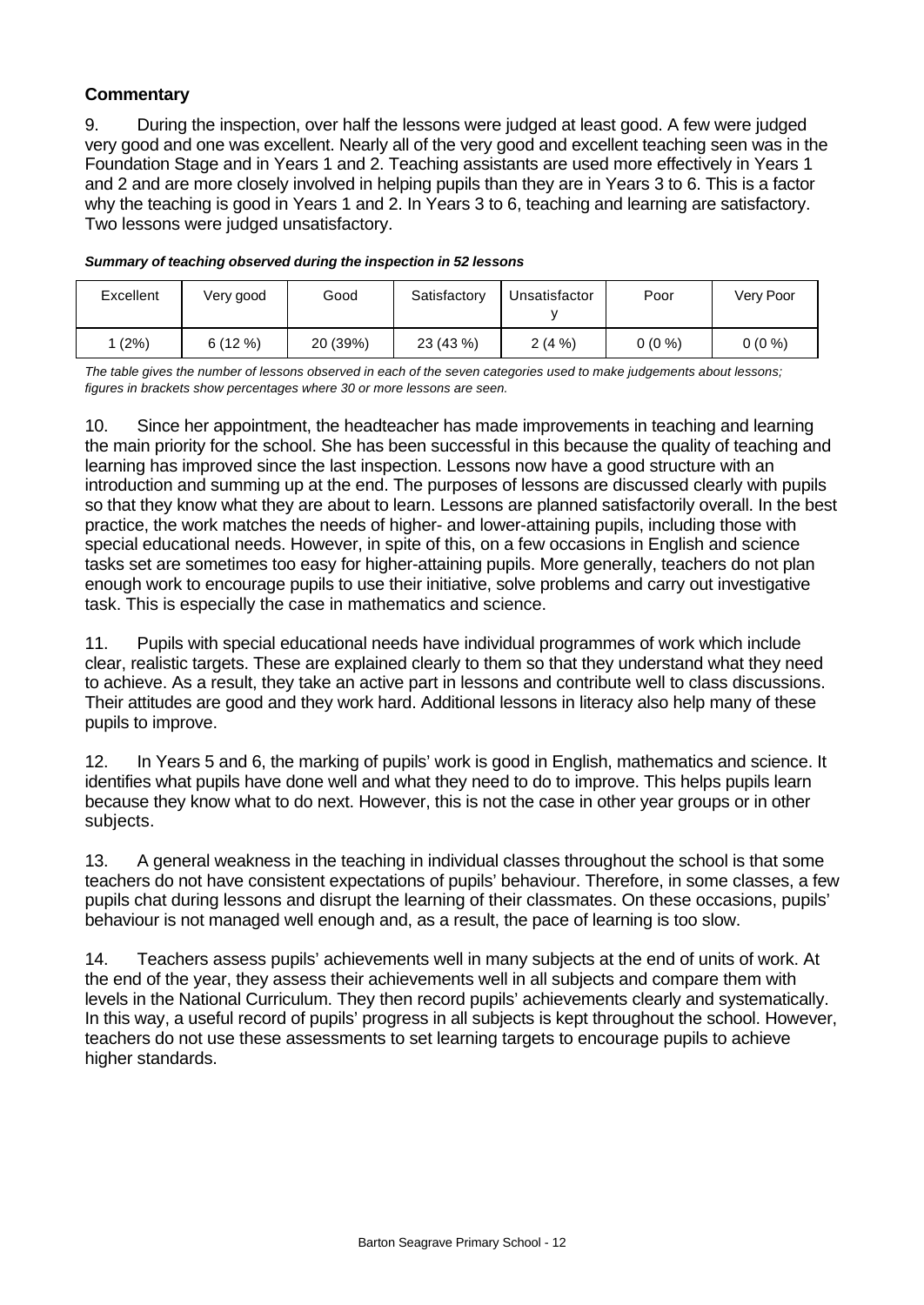# **The curriculum**

The curriculum is **good**. The school provides an **excellent** range of additional activities for pupils. Staffing is **satisfactory**. The accommodation and resources are satisfactory overall.

#### **Main strengths and weaknesses**

- Extra-curricular provision is excellent
- Provision for pupils with special educational needs and those with English as an additional language is good
- Computers are not used enough in other subjects
- Pupils are not provided with enough opportunities to solve problems in mathematics and science
- The accommodation and resources for the reception classes are very good, but the accommodation for computers and the libraries is unsatisfactory

#### **Commentary**

15. The school provides a curriculum and religious education as required by statute, including a systematic programme for pupils in personal, social and health education. The time allocated to subjects complies with national guidance and is satisfactory.

16. What makes the curriculum good overall is that the school provides pupils with excellent opportunities to take part in additional activities and clubs after school. These include gymnastics, French and Spanish that are open to all pupils. There are also country dancing, recorder and football clubs for pupils in Year 2. In addition, pupils in Years 3 to 6 attend a wider variety of sports clubs, which make a very good contribution to the development of their physical skills. The chess, stamp, food technology and orchestra clubs promote creative development. Pupils enjoy these clubs and they are much appreciated by parents. Visits to places of interest also add variety to the curriculum. These include residential visits for pupils in Years 5 and 6 and a wide range of daily visits which enhance learning of all pupils very well. Overall, the curriculum has improved since the last inspection.

17. Careful attention to the needs of pupils with English as an additional language, coupled with effective support by teachers and teaching assistants, ensures that the curriculum meets their needs. Well worked-out individual programmes of work to improve their vocabulary and develop their use of the English language are planned for these pupils. As a result, pupils with English as an additional language achieve well and make good progress.

18. Provision for pupils with special educational needs is good. Their needs are identified early and well worked-out programmes of work are planned to help them improve. The school makes good use of outside agencies such as physiotherapists, occupational therapists, educational psychologists and speech and language therapists to help it provide well for these pupils. Pupils with special educational needs are included in all aspects of the life of the school.

19. Provision for higher-attaining pupils is satisfactory. Suitable activities are planned for them at their ability levels in many lessons in English, mathematics and science. However, overall, these pupils are not provided with enough opportunities to use their initiative. They do not solve enough problems in mathematics and science. Overall, their achievement is satisfactory, but it could be higher than this.

20. The school's accommodation is satisfactory overall. The playing fields are extensive and outside hard play spaces good. Pupils benefit from having two good-sized halls, one in each building. This provides good accommodation and increases the opportunities to have lessons in physical education. However, the computer suite is too small to accommodate a full class of pupils and this makes the provision of ICT unsatisfactory. This is particularly the case for pupils in Years 3 to 6 where whole classes are taught in the suite. In Years 1 and 2, provision is satisfactory because only half the class is taught in the suite at a time, the rest of the pupils are taught by the teaching assistant during this time. In addition, there are no areas in the two libraries that are suitable for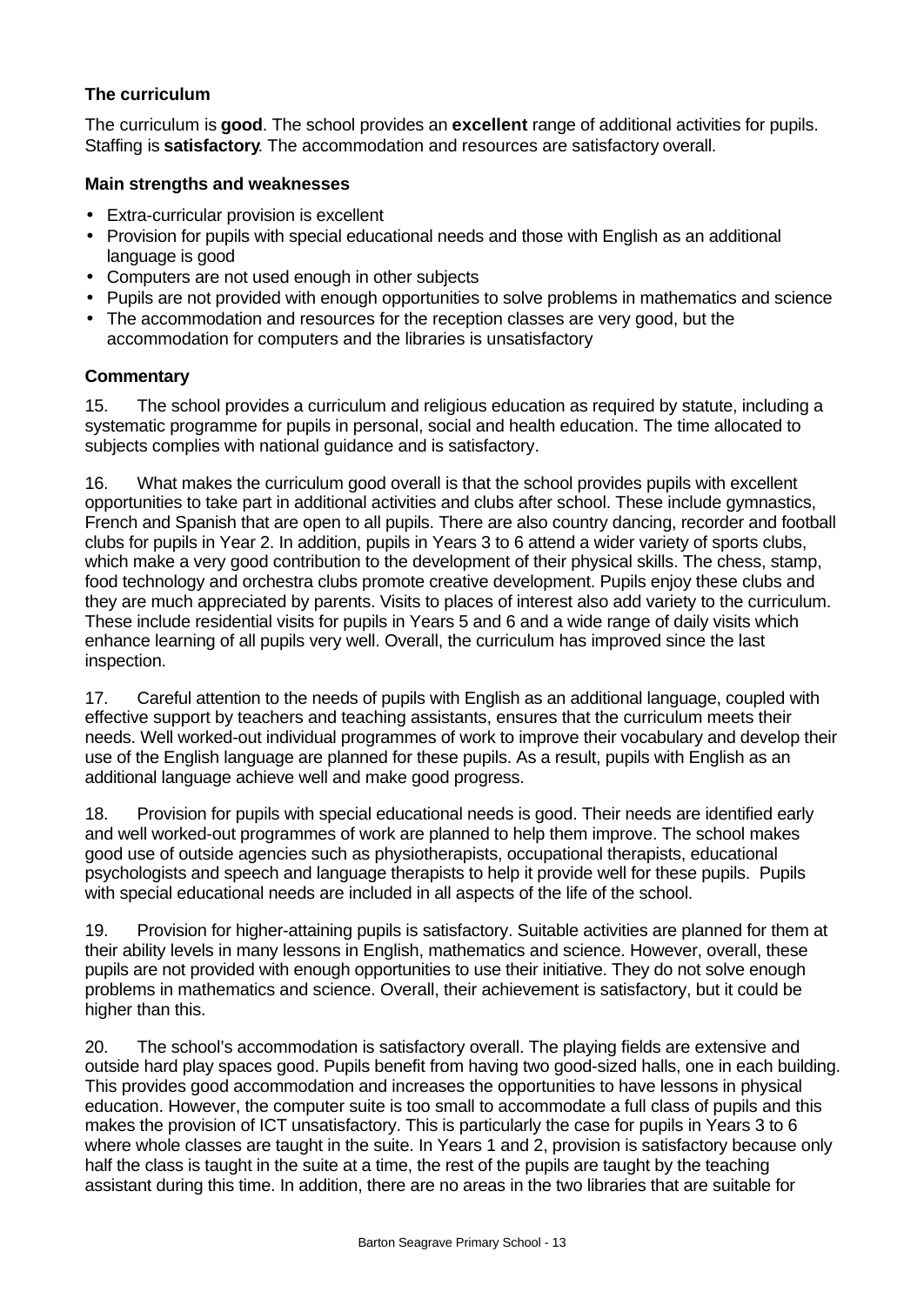pupils to read quietly and carry out independent research thus inhibiting achievement in these aspects.

#### **Care, guidance and support**

The care and welfare of pupils are **good**. The school provides **good** support, advice and guidance for pupils. The ways in which the school seeks and acts on pupils' views are **satisfactory**.

### **Main strengths**

- The school takes good care of its pupils and looks after them well and this helps them learn
- Pupils are given good support and guidance and this helps them to develop with maturity
- Procedures for child protection are good
- Pupils are introduced well into the school
- The school acts on pupils' views well

### **Commentary**

21. The care and welfare of pupils is better than it was at the last inspection. Pupils quickly settle into school when they first join. They are made to feel welcome by their classmates and staff. This is especially the case when children start school in the Foundation Stage where they settle very quickly into the many stimulating and interesting activities that are provided for them. Staff know pupils well and provide them with good levels of care. Pupils look out for each other and know to whom to turn if they feel unwell. This helps pupils know that their needs will be met and they will learn in a safe and secure environment. The headteacher has ensured that thorough procedures are in place for dealing with child protection issues and that staff are trained and aware of the procedures to follow. Provision for health and safety is satisfactory overall. However, the cramped conditions and poor ventilation in the ICT suite would make it very difficult for a whole class of pupils to get out of the room should an emergency arise.

22. The school is involved in a project, Primary Effective Early Learning Project, that encourages pupils to express their views about the school. Pupils speak positively about this project and point out actions that the school has taken in response to their views. The recently formed school council is enabling pupils to express their opinions and begin to have their say on the work of the school.

23. Pupils are given good guidance in their work and good levels of personal support. In the best examples, pupils' work is marked thoroughly and guidance is given about how to improve. Learning targets are set for pupils in literacy and numeracy and lessons are planned to enable pupils to achieve them. Pupils with special educational needs and those with English as an additional language are provided with achievable learning targets that are reviewed regularly and further targets set. In most classes, pupils who are having difficulties in managing their own behaviour are helped well by staff and targets for improving behaviour are set for these pupils. Pupils know their targets and, through discussion, can assess the progress they have made towards achieving them. Teachers recognise and acknowledge pupils' achievements when summing up at the end of lessons and in celebration assemblies. Support and guidance for pupils have improved since the last inspection.

# **Partnership with parents, other schools and the community**

Links with parents and the local community are **good**. The school's links with other schools are **very good**.

# **Main strengths**

- The communication between home and school is good
- The school has good transfer procedures

# **Commentary**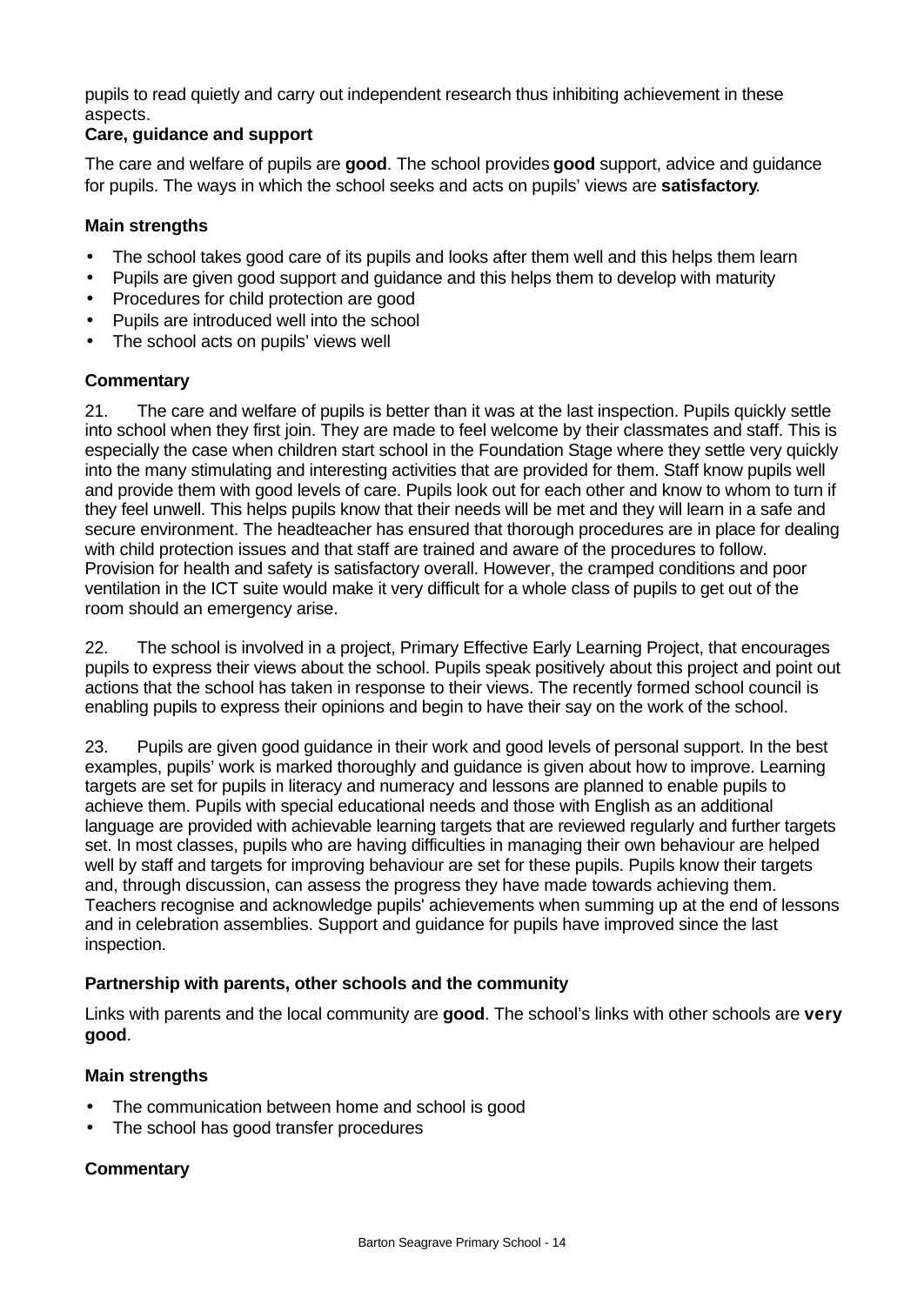24. Parents are happy with the education and care their children receive at the school. The headteacher and staff have worked successfully to improve links with parents that are now good. Regular newsletters and leaflets provided by teachers give parents useful information on general matters and about the curriculum their children are being taught. This provides parents with the information they need in order to help their children at home and this contributes well to the progress they make. Through regular meetings and the annual reports on pupils' progress, parents are kept well informed about their children's progress. Parents often help in school on a voluntary basis in the classroom and on educational visits. This is a good help to teachers as it enables them to give pupils more individual attention knowing that they have `another pair of hands` to help with other aspects of classroom routines and supervision. A number of parents give good help at the many extra-curricular clubs that are organised and run by the school. The active Parent Teacher Association organises regular fundraising and social events that help to provide extra materials and equipment for the school. The school has effective links with the local community. Pupils now visit a luncheon club for the elderly and a number of residents, in turn, visit the school. Good use is made of the local area as a resource for learning.

25. The very good links established with the local secondary school ensure that pupils are prepared effectively for transfer into Year 7. Pupils visit the neighbouring secondary school while still in Year 6 and demonstration lessons in dance, drama and music are taught by teachers from the secondary school. These ensure that pupils have a very good understanding of what is expected of them and what to look forward when transferring at the end of Year 6. The use of the secondary school's theatre for play productions and resources to develop the teaching of design and technology are innovative ways of making use of secondary school resources to develop further the primary curriculum. Links with parents, the community and other schools have improved significantly since the last inspection.

# **LEADERSHIP AND MANAGEMENT**

Overall, leadership and management are **satisfactory**. The leadership of the headteacher is good. The leadership and management by subject co-ordinators are satisfactory. Governance is satisfactory.

# **Main strengths and weaknesses**

- The headteacher has established a clear vision and direction for the school
- The senior management team provides good support for the headteacher
- The leadership and management of pupils with special educational needs and of the Foundation Stage are good
- Subject co-ordinators carry out much monitoring in their subjects, but have not drawn up ways to improve weaknesses in order to raise achievement
- The induction of staff new to the school is good

# **Commentary**

26. The headteacher has made a significant contribution to the school since her appointment three years ago. Since that time, many improvements have taken place. The headteacher's vision and drive are helping to raise standards. The headteacher receives good support from the senior management team. In addition, there are a number of examples of very good and excellent teaching at the school and these are also helping to raise standards. A clear agenda for improvements has been established. Teaching has improved significantly in the Foundation Stage and in Years 1 and 2. The headteacher, along with senior staff, has devised a systematic programme for assessing teaching. After being observed, teachers receive feedback on their teaching and targets for improvement are set for them. The headteacher then checks at a later stage that these have been carried out. In this way, weaknesses in teaching have been identified and many of them corrected. The purposes of lessons are now established, lessons have a clear structure with a beginning, middle and end and activities are prepared for both higher- and lower-attaining pupils. The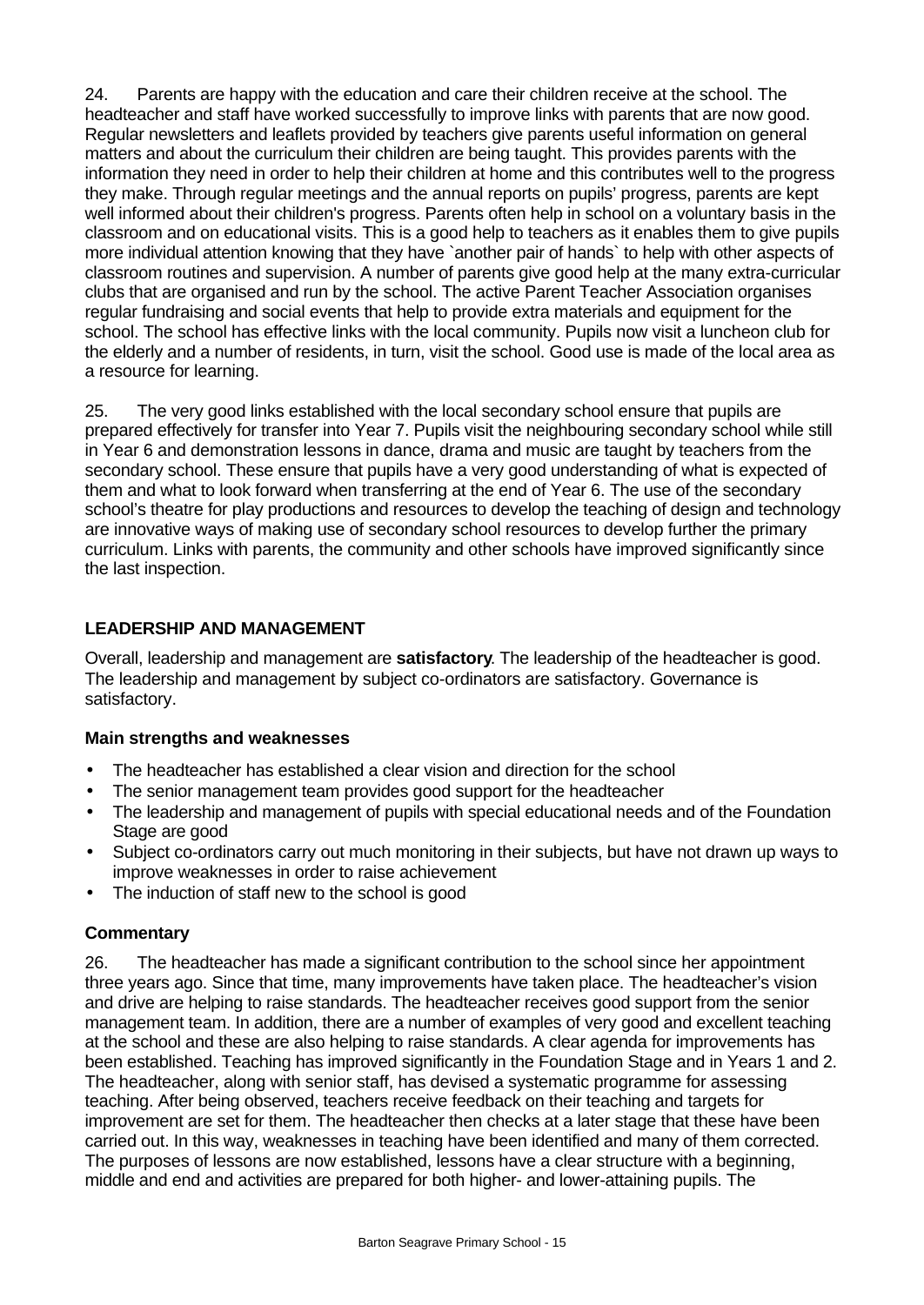headteacher has organised a great deal of training and support for all staff and this has had a beneficial impact on the work of the school.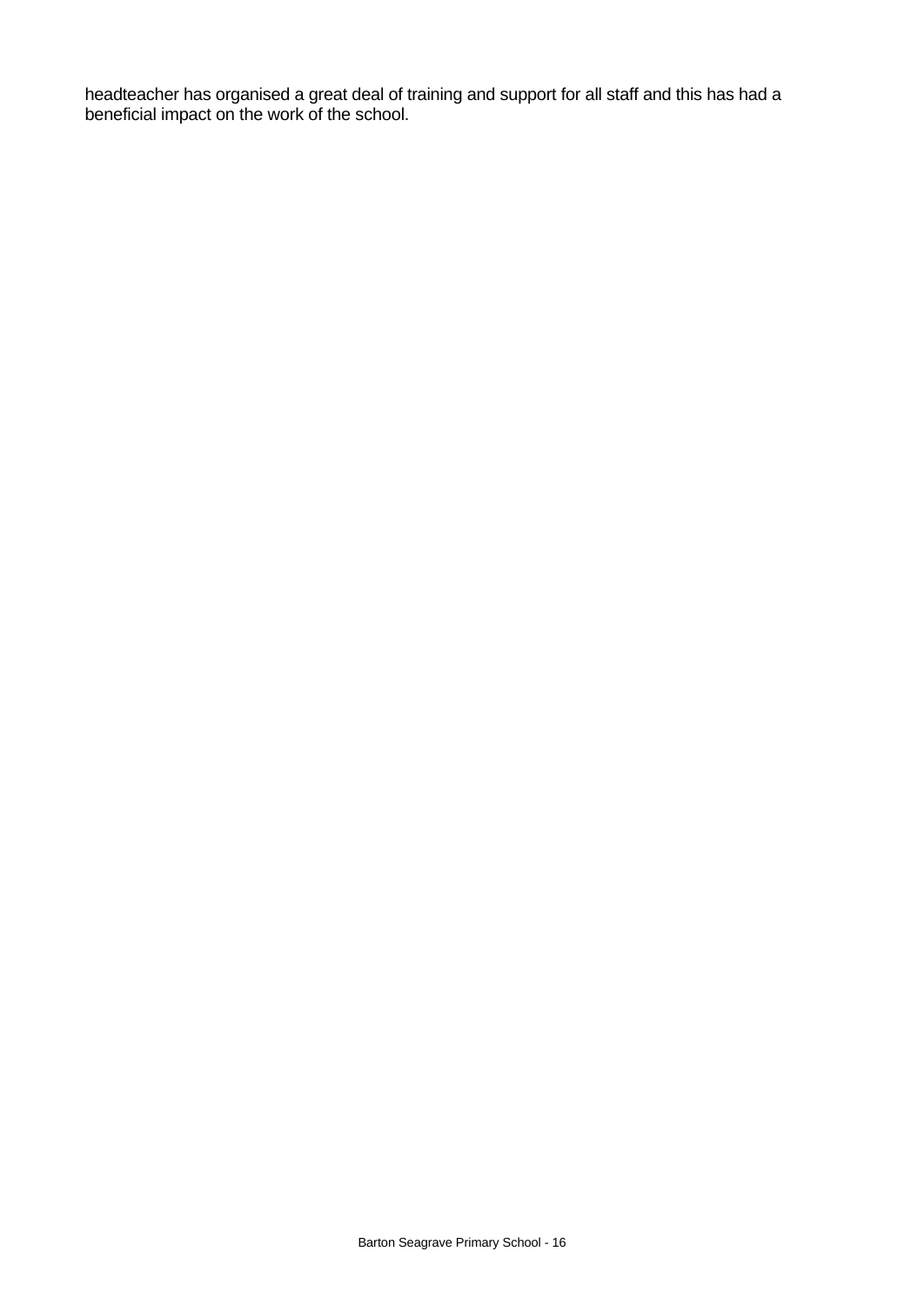27. The senior team of teachers, including the deputy headteacher and Key Stage co-ordinators, provides good support for the headteacher. They are leading successfully a national project in the school, the Primary Effective Early Learning Project. This provides a good framework to assess the views of pupils, parents and staff. Some of the criticisms of the school made by pupils and parents through this project have already been acted on and alterations made in the light of what has been said.

28. The leadership and management of special educational needs are good. The co-ordinator of special educational needs monitors the work of individual pupils to assess the progress pupils with special educational needs are making. The co-ordinator makes sure that the reviews of pupils' progress take place regularly. The co-ordinator has organised training in literacy and numeracy for teaching assistants and some have received training in behaviour management. All this helps pupils with special educational needs achieve well. The leadership and management of the Foundation Stage are good. Steps are taken to ensure that children settle into school well. Work is monitored regularly and recorded in detail to ensure children achieve well.

29. Subject leadership is satisfactory overall. Most subject co-ordinators monitor teachers' plans and some have carried out lesson observations across the school. In some subjects, such as science, the subject co-ordinator has monitored pupils' work and provided feedback to teachers. As a result of monitoring, the co-ordinators of mathematics and science have identified that pupils are not given enough opportunities to investigate and solve problems. This aspect is now a priority for action in each of these subjects. This practice, however, is not consistent for all subjects. Not enough monitoring of pupils' work is carried out in some subjects to enable teachers to agree between them on the standards within the National Curriculum. This is important if subject coordinators are to make a good contribution to raising standards in their subjects. In spite of all the monitoring, subject co-ordinators have not identified the overall strengths and weaknesses in their subjects. Therefore there are few subject plans outlining the actions needed to improve standards and provision. The school and governors are therefore unaware of the strengths and weaknesses within subjects.

30. The governing body supports the headteacher well and is not afraid to make decisions or tackle difficult problems. The governing body shares the headteacher's vision for the school and is firmly committed to maintaining the school's strengths and improving it further. However, governors have yet to become fully involved in all aspects of the monitoring of teaching and learning and of knowing its overall strengths and weaknesses.

31. The high turnover of teachers during the past two years has meant that that it has taken time to introduce some improvements in the school. On the positive side, the school has recruited some good teachers during this time, but movement of staff on this scale has been a barrier to establishing improvements in subject leadership and raising achievement in a number of subjects. Staff movement has made it difficult for the headteacher to focus on all the issues she has planned as only eight out of the twenty-five teachers have consistently been on the staff since her appointment. The school has very good procedures to help staff settle quickly into school and soon learn its routines. Teachers new to the school are given good opportunities to receive further training to help them make their best possible contribution. Newly qualified teachers are given good additional support from experienced teachers and they receive further training to help them gain more experience as quickly as possible. Leadership and management have improved since the last inspection and the school is well placed to make further progress.

| $\frac{1}{1}$ manifest model matrix for the year $\frac{1}{1}$ , $\frac{1}{1}$ and $\frac{1}{2}$ to manifest 2000 |  |
|-------------------------------------------------------------------------------------------------------------------|--|
| Income and expenditure $(f)$                                                                                      |  |

| Income and expenditure $(E)$ |         | Balances (£)                        |        |  |
|------------------------------|---------|-------------------------------------|--------|--|
| Total income                 | 788.481 | Balance from previous year          | 77,360 |  |
| Total expenditure            | 797.515 | Balance carried forward to the next | 43,861 |  |
| Expenditure per pupil        | 2,405   |                                     |        |  |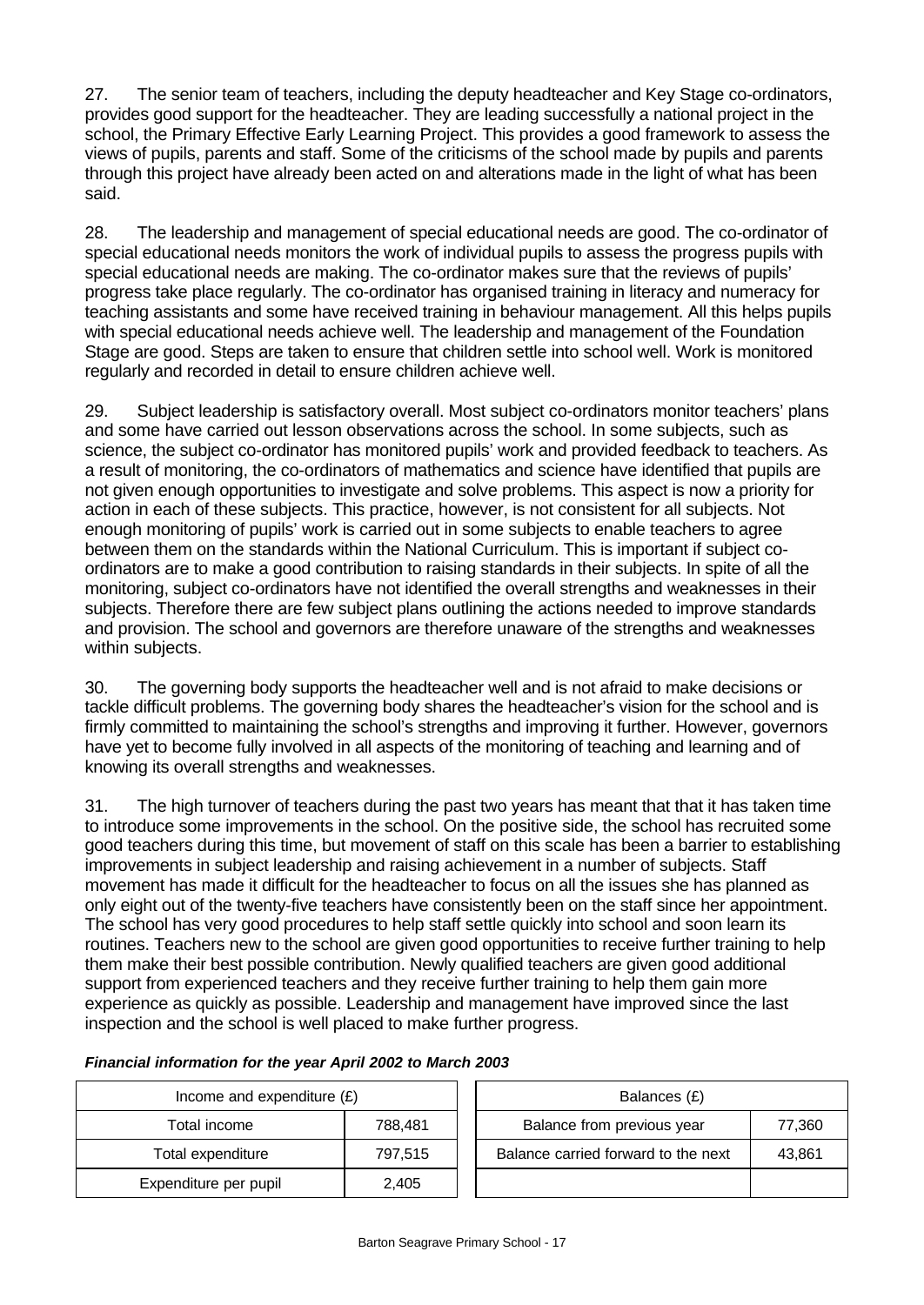32. The school's budget is below the national average. The budget is spent wisely with a focus on improving standards and provision at the school. Staffing and other resources are used efficiently for the benefit of pupils. However, the school needs to consider ways in which the accommodation for computers and the libraries can be improved. The school applies the principles of best value well when purchasing goods. Given that pupils achieve well up to the end of Year 2 and satisfactorily after that, the school provides satisfactory value for money.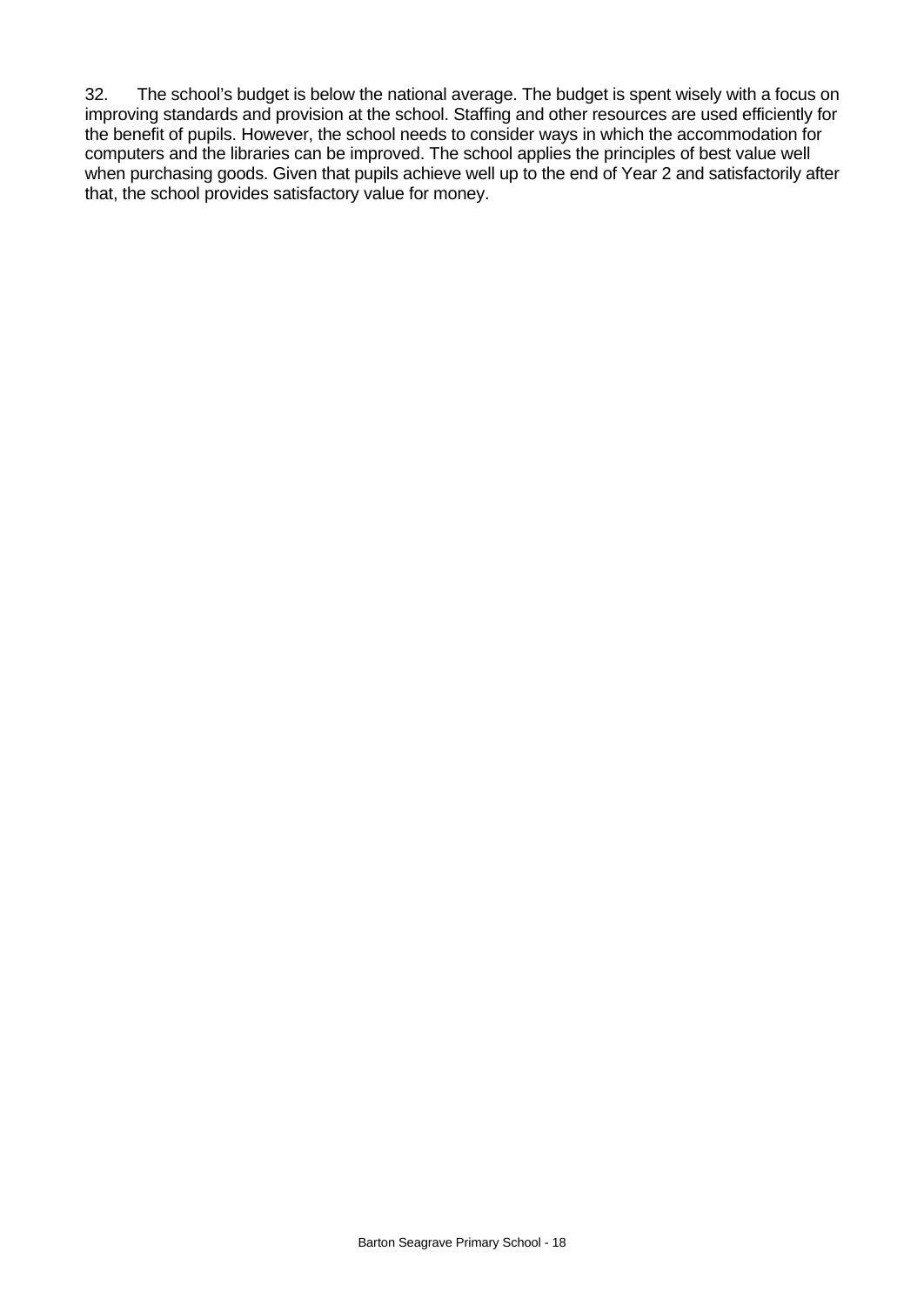# **PART C: THE QUALITY OF EDUCATION IN AREAS OF LEARNING AND SUBJECTS**

## **AREAS OF LEARNING IN THE FOUNDATION STAGE**

33. Provision for children in the reception classes is **good** and children, including those with special educational needs, achieve well. Overall, standards on entry to school are below average except in physical development and creative development where they are at expected levels. Most children usually attain the goals they are expected to reach by the time they start in Year 1 in most areas of learning. Many exceed these in physical development and creative development. This was not the case last year. These children achieved well, but many did not reach the expected goals in communication, language and literacy and mathematical development because a greater number than usual had special educational needs. Overall, provision is better than it was at the last inspection.

34. Teaching and learning in the Foundation Stage are good. Teachers plan effectively, provide a wide range of learning activities for children and have high expectations of children's achievements. They ensure that children are safe and feel secure. They are successful in encouraging children to behave well and act independently. Links with parents are good. Parents are kept fully informed about what is happening in class through a weekly newsletter which is displayed outside the classroom. Staff monitor children's achievements well and keep their records of progress up-todate. This enables them to prepare activities for them matched to their stages of development. The leadership and management of the Foundation Stage are good because the co-ordinator ensures that children achieve well.

#### **Personal, social and emotional development**

Provision in personal, social and emotional development is **good**.

#### **Main strengths**

- Relationships are good
- Children are encouraged to take responsibility for their own behaviour and behaviour is good

#### **Commentary**

35. Children are happy and get on well with adults and each other. They are given good opportunities to choose their snacks and explain why they have chosen what they have. Teachers help children to become independent by encouraging them to change themselves for physical education lessons and tidying up materials and equipment after they have used them. Children are encouraged to be responsible for their own learning; they choose what materials and equipment they wish to use and organise themselves successfully during their activities. Teachers discuss with children how they should behave and children respond effectively by behaving well. Children know class rules and abide by them. They feel secure and excited about the activities planned for them. By the end of the reception year, children attain the goals they are expected to reach in this area of learning.

#### **Communication, language and literacy**

Provision in communication, language and literacy is **good**.

#### **Main strengths**

- Children achieve well in this area and develop very positive attitudes to reading
- Teaching and learning of phonics are good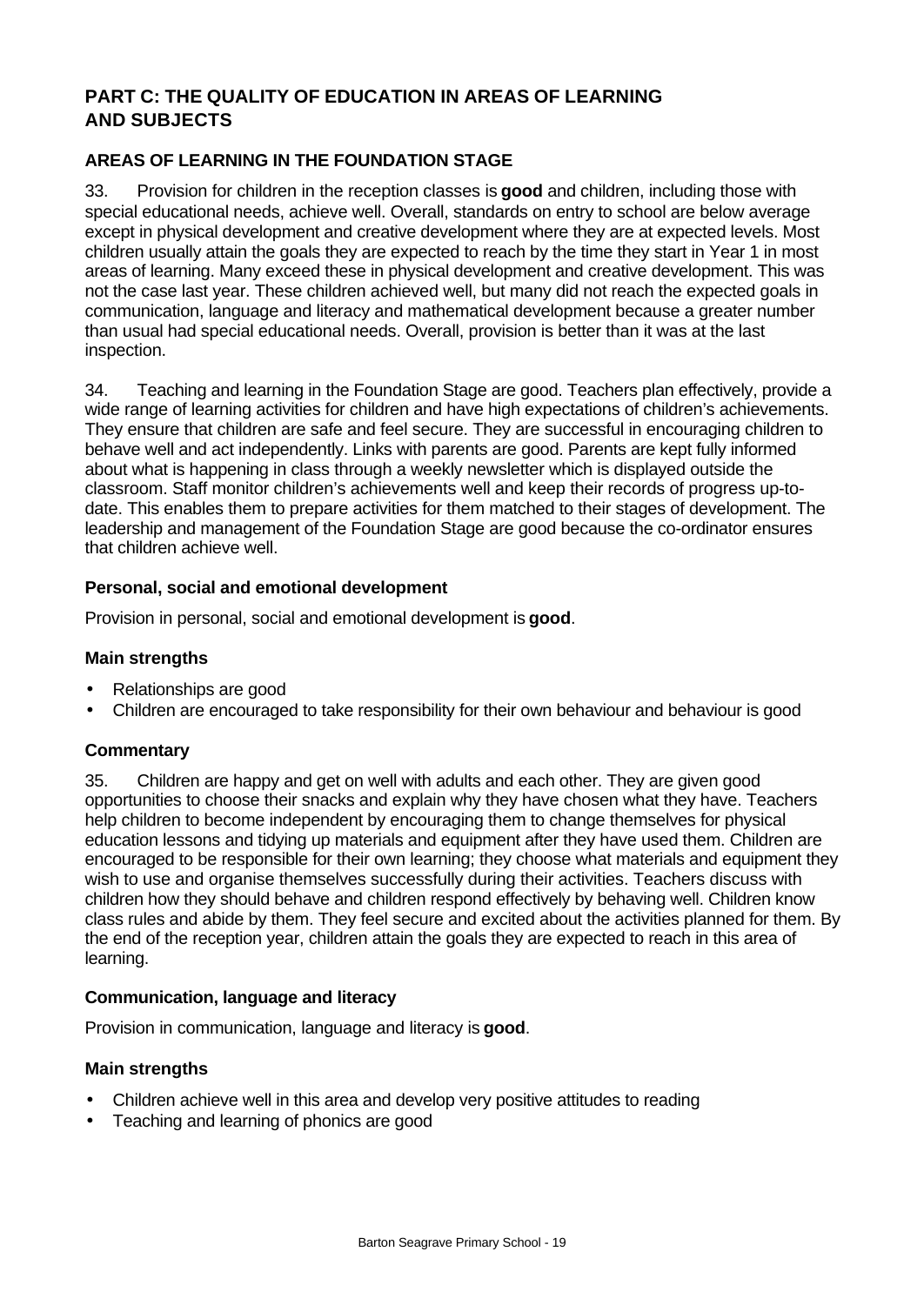# **Commentary**

36. Children's attainment on entry to school is below average. Children achieve well and are likely to reach expected standards in all aspects of language and literacy by the time they leave the reception classes. Some higher-attaining pupils achieve higher standards than this. Lower-attaining pupils do not reach these standards although they achieve well given their capabilities. They contribute to class-based discussions and listen to each other well. Because of the way learning is organised and high expectations are set, all children are acquiring very positive attitudes to books. They enjoy the reading activities provided and opportunities to use the computer and to listen to taped stories. Children are taught to follow texts well and they recognise some words by sight. They know that print carries meaning and that reading goes from left to right and from the top to the bottom of the page. They are encouraged well to turn pages appropriately and discuss a simple story. They identify the title and know that the person who wrote it is an author. Children are being taught in interesting ways so they remember to recognise letters by name and the sounds letters make. They are taught effectively to hear and say initial letter sounds and spell out sounds in words. In some practical activities, opportunities are taken to add to children's vocabularies For example, the letter 'p' is the focus for the week and when painting pictures, they chose an animal beginning with `p`, such as a puppy or parrot.

# **Mathematical development**

Provision in mathematical development is **good**.

# **Main strength**

• Children are provided with a good range of practical activities to help them learn

#### **Commentary**

37. Children's attainment is below average when they start school. They are taught effectively and make good progress. Most reach the standards expected nationally by the time they enter Year 1. Children are taught to count numbers to ten and can place them in the correct order. Higher-attaining children count reliably up to ten and some well beyond. Children show an awareness of shapes such as rectangles, circles, triangles and diamonds. They place objects in a group depending on their shape, size or colour. Adults join in with role-play. This helps children use numbers, for example, in the pet shop where they sort puppies and cats into categories and then decide how much they will cost. This helps their literacy skills because they write price labels and discuss the cost with their classmates as `customers`.

#### **Knowledge and understanding of the world**

Provision in aspects of knowledge and understanding of the world is **good**.

# **Main strengths**

- ICT is used well to help children learn
- Teaching and learning of computer skills are very good

#### **Commentary**

38. Children enter school with standards that are below expected levels in computer skills. Through very good teaching, they make very good progress and, by the time they start in Year 1, their computer skills are above expected levels. They change the size of text and add pictures to improve the appearance of their work. They name key parts of the computer, for example, the mouse, keyboard and printer. They are developing a good understanding of computer vocabulary, such as icons, space bar and forward and backward keys.

39. Lack of time during the inspection meant that no evidence was collected on other aspects included in this area, such as science, geography, history, religious education and design and technology, and, consequently, no judgements are made about standards or teaching in them.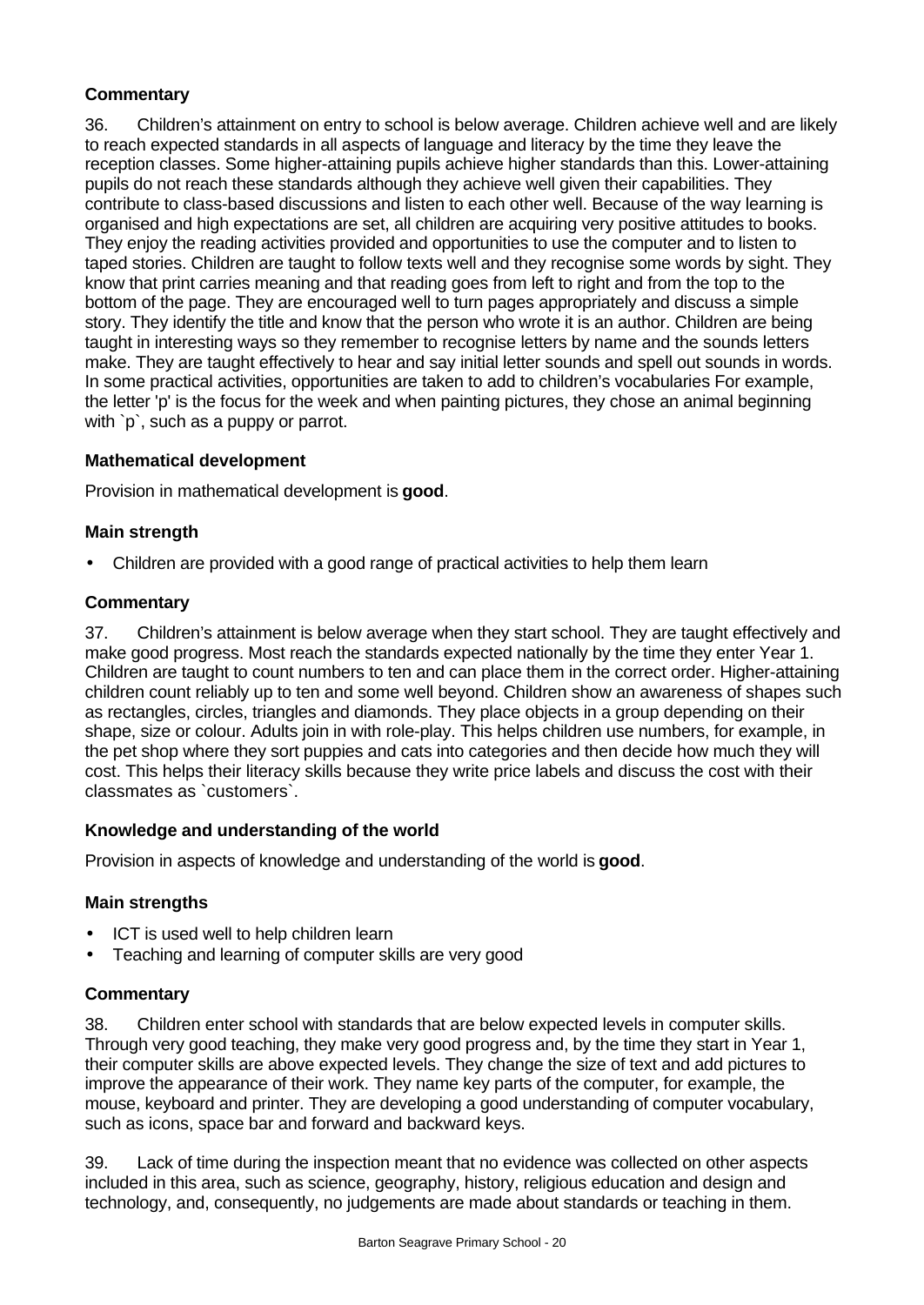#### **Physical development**

Provision in physical development is **good**.

## **Main strength**

• The very good provision for outdoor play enables children to develop their co-ordination skills well

## **Commentary**

40. Children enter school with standards that are just about average in this area. They are taught well and given many good opportunities to develop their small and large physical skills. Teachers provide good opportunities for children to develop their small physical skills through a range of activities, such as sticking, cutting and printing. Staff encourage children to write using pencils and children use a range of materials for drawing and painting. Children are taught successfully to hold their pencils in the correct way and they are beginning to develop reasonable control in this activity. When playing outside, children play safely and do not bump into each other even when they are engrossed in their own imaginary games. Most pupils will achieve, and many will exceed, the levels expected in this area by the time they enter Year 1.

### **Creative development**

Provision in creative development is **good**.

### **Main strength**

• Teaching is good; a range of good quality activities are provided to help children learn

#### **Commentary**

41. Children start off with standards that are at expected levels and many leave with standards that are above those levels. They are taught well to work with colour, pattern and texture through printing and painting. They manipulate playdough and make models with clay. Many name simple colours correctly. Children are also taught to draw using the computer so that children experiment with patterns and different colours. Children' artwork work is displayed well and children describe what they have done. This illustrates that they have developed a good understanding of their learning. Children sing tunefully for their age. They use their imaginations well when they are engaged in roleplay activities.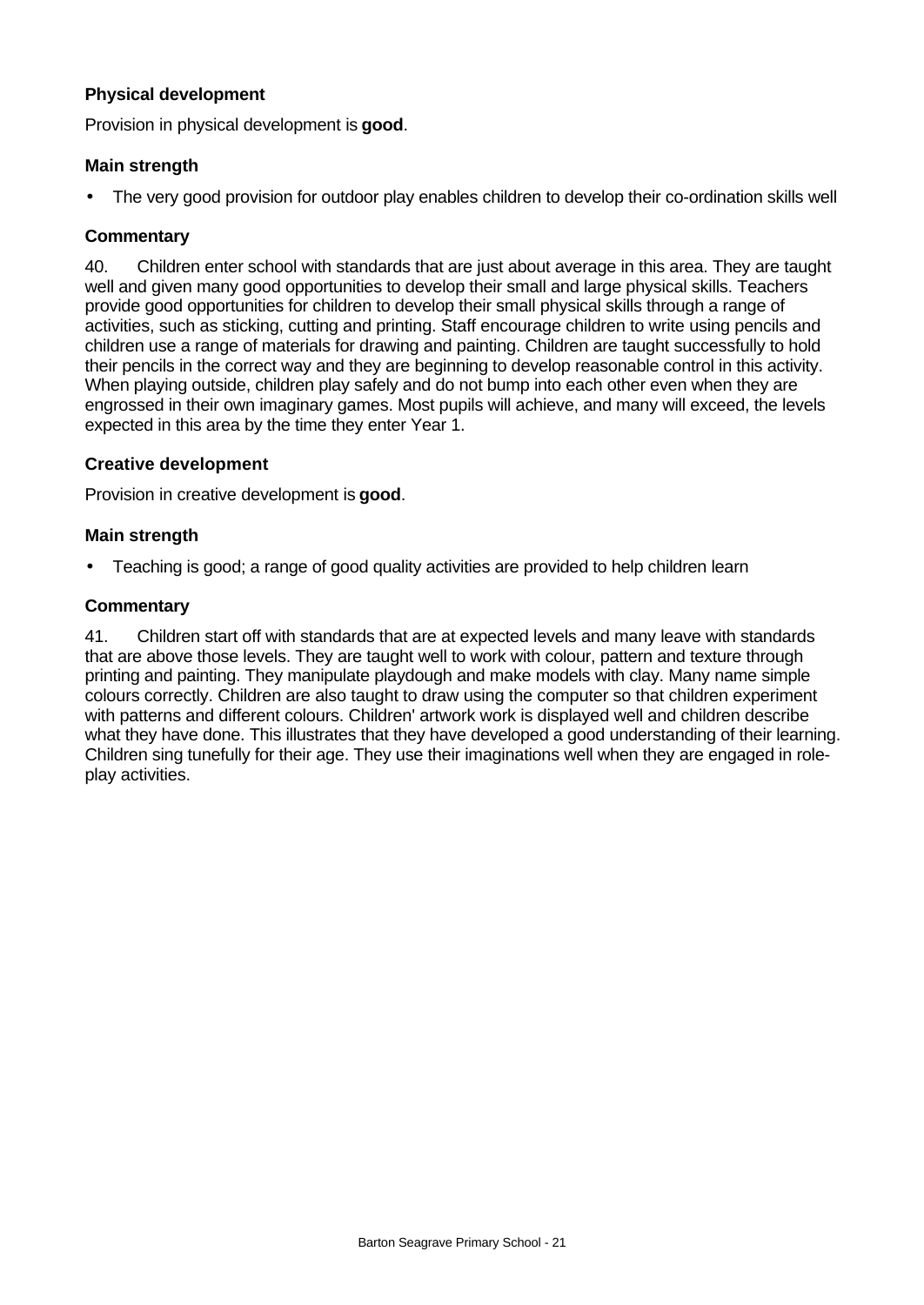# **SUBJECTS IN KEY STAGES 1 and 2**

## **ENGLISH**

Provision in English is **satisfactory**.

#### **Main strengths and weaknesses**

- Pupils in Years 1 and 2 achieve well
- The teaching of reading is good
- Good marking in Years 5 and 6 is helping to raise standards in writing
- Pupils are not given enough opportunities to develop their independent writing skills in some lessons
- Behaviour is not managed well in some classes and pupils do not learn enough in these lessons
- The libraries are too cramped

### **Commentary**

42. Overall, standards are at nationally expected levels and the achievement of pupils is satisfactory. This is similar to the last inspection. However, by the end of Year 2, standards are above nationally expected levels and pupils' achievement overall is good. This is an improvement in Year 2 since the last inspection and reflects an improving picture since the current headteacher raised the profile of the subject. Inspection findings indicate that standards this year are better than in the tests carried out in 2003. They have risen during the past year because of the good teaching and lesson planning. These have focussed successfully upon raising pupils' achievement. In addition, there has been a greater continuity of teachers than in Years 3 to 6. By the end of Year 6, results in the 2003 national tests were in line with the national average. Inspection findings match the test results and so the school has maintained standards in Years 3 to 6 since the last inspection. The school has been less successful in raising achievement in Years 3 to 6 because of the significant number of different teachers taking these classes during the past two years. This has made it difficult for the school to ensure continuity in pupils' learning during this time. Despite this, achievement has been satisfactory.

43. Throughout the school, teachers ensure that pupils have many opportunities to improve their skills of speaking and listening. In all lessons seen, pupils were asked to recall and discuss facts learnt from previous lessons with their partners before moving on to a new area of learning. For example, in a Year 2 science lesson, pupils confidently described the functions of some of the major organs of the body because they had been given opportunities to talk about this within their group. In Year 5, teachers challenge pupils with more complicated tasks, such as when pupils were asked to describe the workings of a 'cam' and how this produced forward movement in a model car. Examples such as these indicate that pupils, including those with English as an additional language and those with special educational needs, are provided with good opportunities to talk in thoughtful ways and their achievement is good in these aspects of English as a result.

44. The teaching of reading is well organised and managed. In Years 1 and 2, teachers give priority to teaching letter sounds and this helps pupils tackle unfamiliar words with more confidence. Teachers teach pupils well how to sub-divide words into sections so that they can then build up parts of words into whole words. In Year 2, pupils are taught successfully to locate information in nonfiction books by using the contents and index pages. These skills are developed further by Year 6 when pupils use the sub-headings in the index to help them search for information. However, pupils' independent research skills are not developed as much as they should be because the accommodation in the library is not suitable for them to carry out this type of work. The library is used as the main thoroughfare for classes in Years 5 and 6 and this detracts from it being used for quieter study.

45. The school has focussed successfully upon the development of writing. As a result, pupils are developing good skills and this is leading to improvement in standards. Spelling rules are taught well. Pupils have recently been given learning targets in writing that are effective in helping them improve. All work is marked, but in Years 5 and 6, marking is good and often indicates to pupils how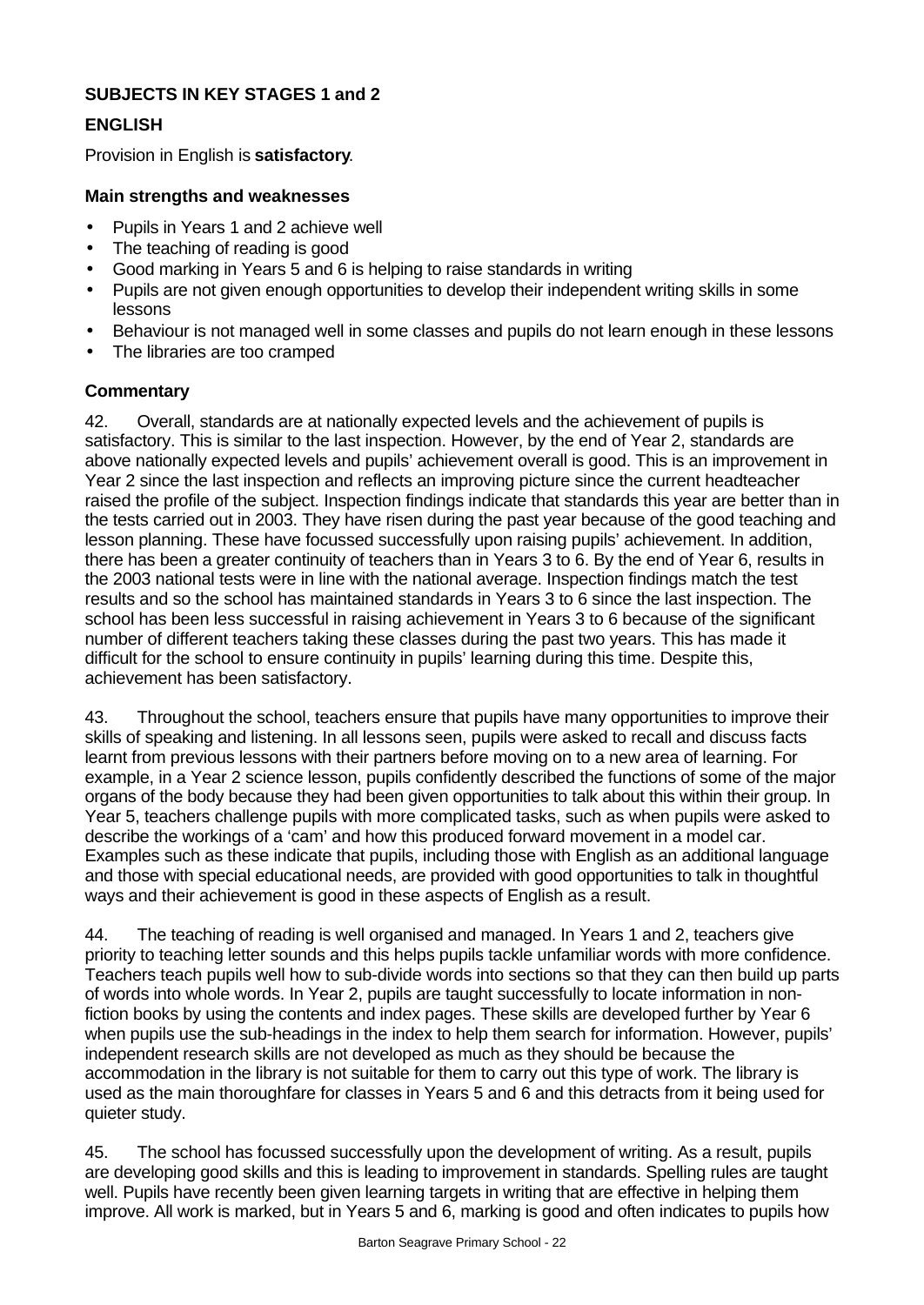they might improve further. For example, some pupils are encouraged to use more advanced sentence structures or think of adjectives of high quality so as to create a more detailed description of a character. This is why the writing inspected during the inspection in the older classes was of a higher standard than indicated by the test results.

46. The quality of teaching and learning is satisfactory overall. It is good in Years 1 and 2 and satisfactory in Years 3 to 6. The strengths of teaching are good subject knowledge, effective planning and the involvement of pupils in their learning. For example, in a Year 1 lesson the teacher used dolls effectively to encourage pupils to write about different characters in a story. The pupils became engrossed by the dolls and were inspired to write well afterwards. In a Year 5 lesson, the teacher introduced the style of a poem well and this encouraged the pupils to write in a similar style and produce poems of good quality. Lessons are made lively and interesting and consequently pupils are well motivated and enjoy their work. Pupils with special educational needs are given good help by their teachers and teaching assistants and achieve well. In many lessons, across the school pupils were not given enough opportunities to work independently and were too heavily reliant on the teacher. Opportunities were lost to develop pupils' own writing styles further. In a few lessons in Years 3 to 6, unacceptable behaviour was not managed well. This slowed down the amount of progress made by pupils in these lessons.

47. Leadership and management are satisfactory overall. The subject co-ordinator has introduced some good improvements to help raise standards. These include regular assessments of pupils' written work and the setting of individual targets for pupils. These are beginning to have an impact on raising standards, particularly in Years 5 and 6. The results of the national tests are analysed well and strengths and weaknesses in the teaching identified from this. However, the school improvement plan does not focus enough on the development of pupils' literacy skills to ensure the raising of standards in all year groups. This is a factor explaining why standards are not improving consistently across the school. The provision of books in the two libraries is satisfactory, but the cramped space in the library for pupils in Years 1 and 2, and the number of computers that have been installed next to the library for pupils in Years 3 to 6 mean that there are no areas for pupils to go and quietly read. This reduces pupils' opportunities for independent research using books.

#### **Language and literacy across the curriculum**

48. Language and literacy are used satisfactorily across the curriculum. For example, in a Year 6 lesson, pupils were writing both sides for a balanced argument in history. They used notes taken during a lesson that compared Victorian schools with schools in the twenty-first century. Pupils are encouraged to listen carefully in lessons and carry out instructions. For example, in physical education lessons, pupils listen to their teachers well and then attempt to carry out the movements required. In science, pupils write out what they have learnt and, as a result, write in a scientific style using the correct vocabulary. However, not enough use is made of ICT during lessons to help pupils improve their writing and research skills.

# **MATHEMATICS**

Provision in mathematics is **satisfactory** overall.

# **Main strengths and weaknesses**

- Standards in Year 2 are above average
- The achievement of pupils in Years 1 and 2 is good because teaching is good
- Pupils are not given enough opportunities to use their initiative and solve problems in lessons
- Computers are not used enough to support and organise learning
- Monitoring and evaluation do not focus enough on raising standards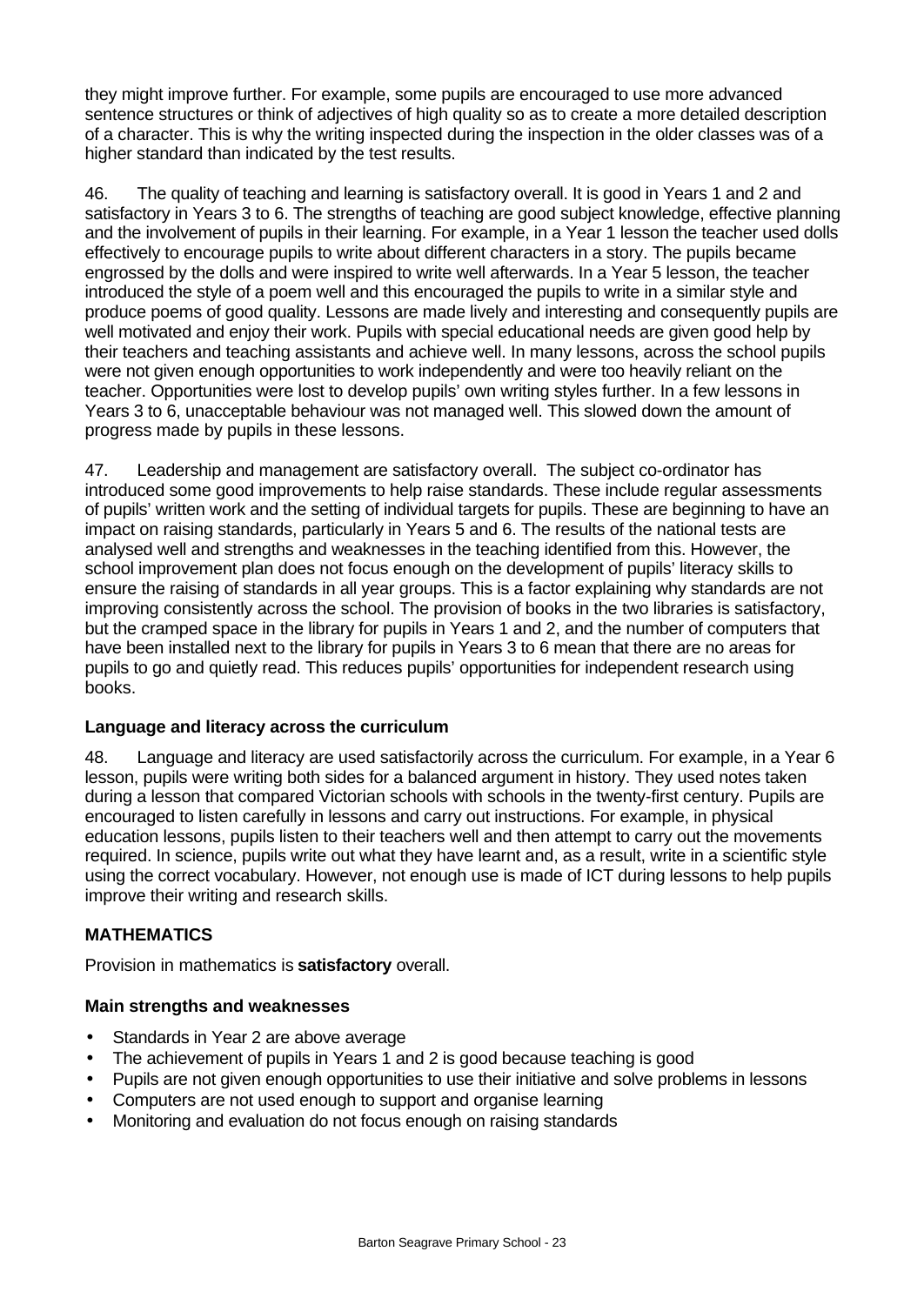# **Commentary**

49. Standards overall are at nationally expected levels. Children enter the school with levels in mathematics that are below those expected for children of that age. Through good teaching in the reception classes, they achieve well and make up lost ground. By the time they leave the reception classes, standards in mathematics are at expected levels. Through good teaching overall in Years 1 and 2, pupils continue to achieve well and they reach standards that are above expected levels by the end of Year 2. Achievement in Years 3 to 5 is not as good as in Years 1 and 2. Part of the reason for this is that these pupils have been taught by a number of different teachers and it has been very difficult for the school to maintain continuity in its teaching for pupils of these ages. In addition, teachers in these year groups are not as skilled in teaching mathematics as they are elsewhere in the school. Achievement in these year groups over time has been unsatisfactory. However, in Year 6, pupils' achievement is good because of the good teaching and standards in mathematics are at nationally expected levels. Pupils' achievement since they were in Year 2 is satisfactory overall. Standards are at expected levels overall in problem solving but pupils are not provided with enough opportunities to use their initiative and mathematical knowledge to solve problems. The achievement of higher-attaining pupils, in particular, is not as good as it should be as a result.

50. Teaching and learning are satisfactory overall with good features. Teachers adapt national plans well in order to teach pupils of different abilities in their classes. They question pupils skilfully to identify what they already know and extend further their learning and understanding. Teachers of older pupils, in particular, mark pupils' work well; they let them know what they have done well and what they need to do to improve. In this way, marking helps pupils improve their work for themselves. Lessons are often taught at a brisk pace and this helps to keep pupils interested in what is going on. Lessons follow a logical structure with an introduction, middle and summing up that helps to reinforce successfully pupils' learning. Pupils with special educational needs are taught well by their teachers and given work at a suitable level for their capabilities. They receive good help from teaching assistants.

51. However, teaching and learning are not always as positive as this. In some classes, teachers do not insist on high enough standards of behaviour. They allow pupils too often to chat with each other and distract others from their work. When this happens, pupils do not learn as fast as they should and the progress they make is too slow and this is unsatisfactory. Teachers assess the performance of pupils regularly at the end of sections of work. This information is drawn together at the end of the year and pupils' achievement in relation to the levels in the National Curriculum is assessed. However, with the exception of Year 6, this information is not used well enough to set learning targets for pupils and promote higher standards of achievement.

52. Leadership and management of mathematics are satisfactory overall. The subject coordinator monitors teachers' plans well and ensures that the National Curriculum is being taught satisfactorily to pupils of different capabilities. All teachers have been observed teaching mathematics and areas of weakness have been identified from this. The results of end of year tests are analysed well so that teachers know what pupils have or have not learnt. At the end of all the monitoring, the co-ordinator does not indicate to the school or governors what are the strengths and weaknesses in teaching and learning and what the school is planning to do to improve provision in mathematics. This does not provide a clear enough picture of what needs to be done to improve provision. Provision in mathematics is similar to that at the last inspection.

# **Mathematics across the curriculum**

53. Mathematics is being used satisfactorily in other subjects. For example, in science the pull of gravity is measured using a force meter. Graphs are used to illustrate pupils' likes and dislikes of food. Places are plotted on a grid map to locate them more accurately in geography. In history, dates are displayed on a time line in order to give pupils an understanding of time in the past. Symmetrical pattern are produced in art, sometimes using a computer. However, computers are not used enough in mathematics lessons.

#### **SCIENCE**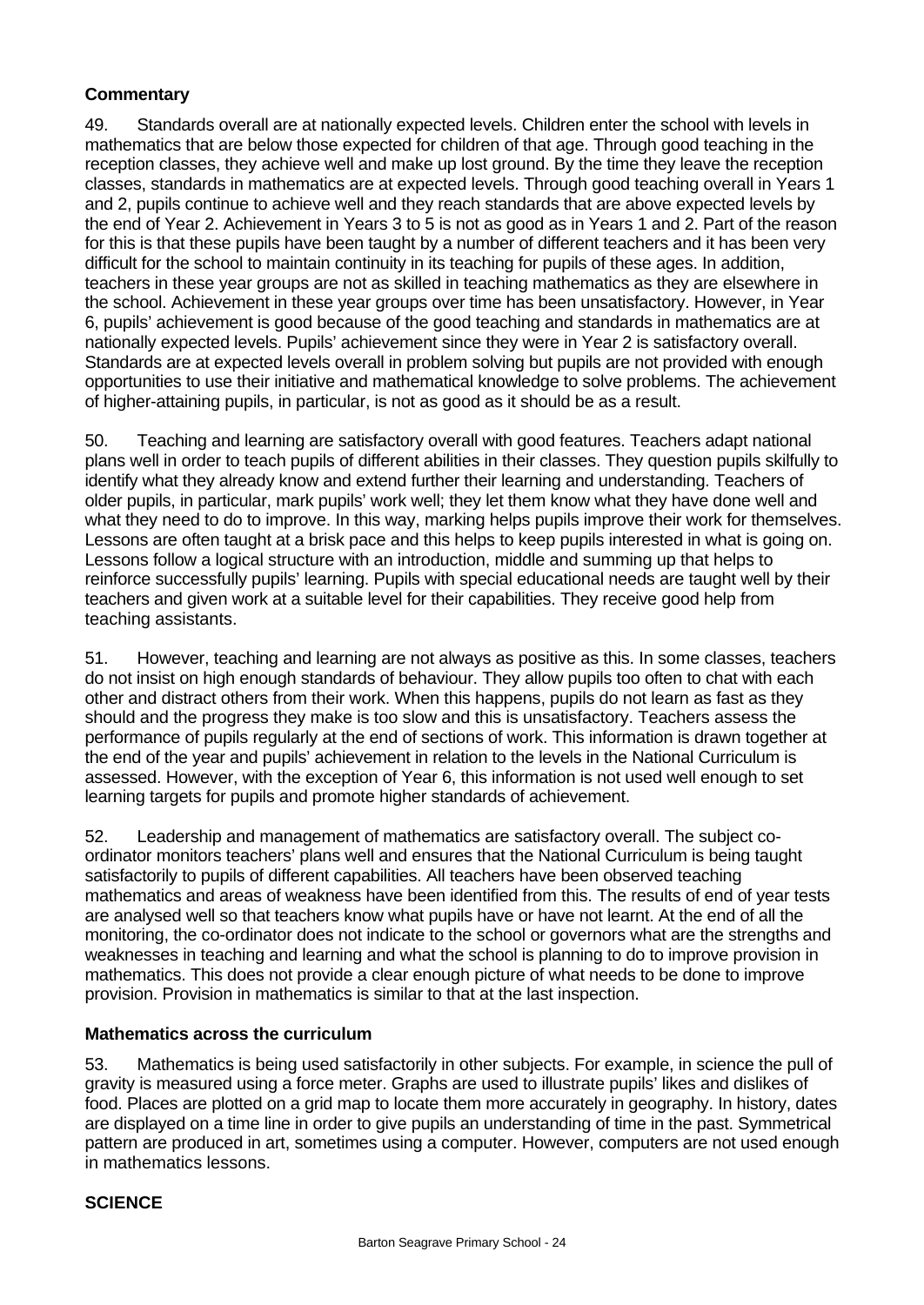Provision in science is **satisfactory** overall.

#### **Main strengths and weaknesses**

- Standards in Years 1 and 2 are above expected levels and pupils achieve well
- In some classes, pupils do not have enough opportunities to carry out investigations and their learning is slower than it should be
- The presentation of some work in Years 4 to 6 is unsatisfactory

#### **Commentary**

54. Overall, standards are at expected levels and the achievement of pupils is satisfactory. Standards in Year 2 are above average and pupils' achievement is good. This is better than they were at the time of the last inspection. Standards in Year 6 are similar to those expected and their achievement is satisfactory overall given the lack of continuity to the teaching during Years 3 to 6. Standards are similar to those reported at the last inspection.

55. Teaching and learning are satisfactory. In the best lessons, teachers ask pupils questions that make them think and this helps pupils of all abilities learn well, but particularly higher-attaining pupils who relish the challenges posed by questions. This was evident in Year 3 where pupils were investigating plants. In this lesson, the teacher extended pupils' learning by responding to their contributions, for example, when one pupil with special educational needs told the teacher that he had a book at home that explained how trees give us oxygen. Pupils' learning was extended further through astute questioning to find out from where trees got their oxygen. This was reinforced in a practical way when the teacher took the pupils to the school's wildlife area and placed a plastic cover over a small area and encouraged the pupils to predict what they thought would happen to the plants underneath. The teacher valued all their suggestions and left them with a sense of anticipation for the next lesson. In lessons which are less successful, teachers rely too much on worksheets that do not encourage pupils to carry out their own investigations. Sometimes, pupils become bored and restless in these lessons and they do not make enough progress. The presentation of some work in Years 4 to 6 is untidy and pupils do not take enough pride in their work.

56. Leadership and management of science are satisfactory with good features. The subject coordinator is beginning to monitor science effectively. She has monitored teachers' planning and analysed pupils' work. She has observed teachers teaching science. She has analysed the results of the national tests and drawn teachers' attention to what pupils do and do not know. The subject co-ordinator keeps records of pupils' progress throughout the school by using a good recording system. These procedures have been a factor that have raised standards in Years 1 and 2, but have not yet led to an improvement in standards in Years 3 to 6. This is why leadership and management are satisfactory and not good. Computers are not used enough in science. Overall, provision in science is better than it was at the last inspection.

# **INFORMATION AND COMMUNICATION TECHNOLOGY (ICT)**

Provision in ICT is **unsatisfactory** overall.

#### **Main strengths and weaknesses**

- Teachers plan ICT lessons well but are not able to teach effectively because the computer suite is not big enough to accommodate whole classes
- Teachers do not know well enough pupils' levels of attainment
- ICT is not used enough to supplement learning in other subjects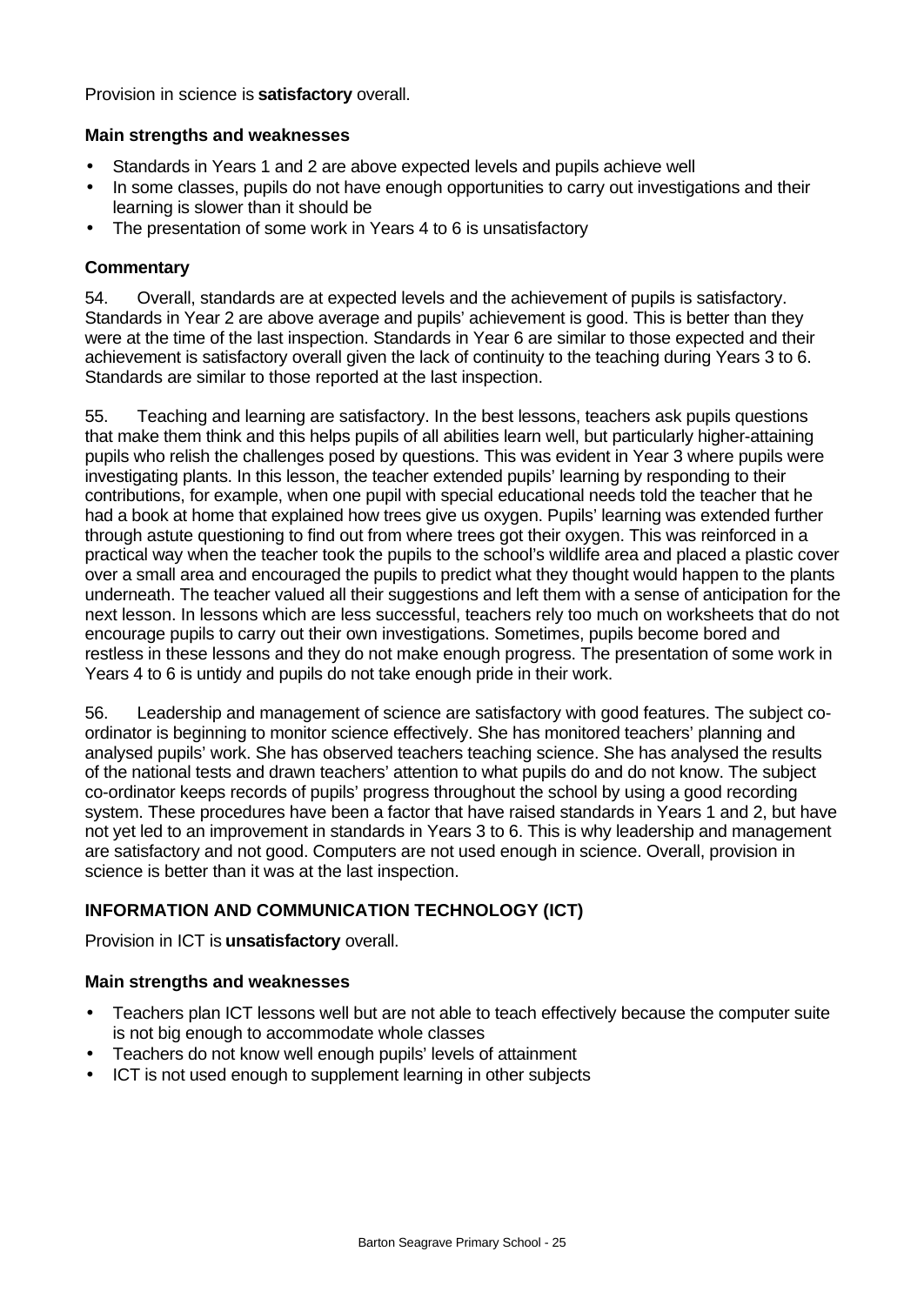# **Commentary**

57. Standards in Year 6 are below expected levels and pupils' achievement is unsatisfactory. This is because provision is unsatisfactory. Standards in Year 2 are at expected levels and achievement is satisfactory. This is because provision for pupils of this age is satisfactory. Overall, provision is better than it was at the last inspection because the threshold for judging provision is much higher now than it was at the last inspection.

58. Overall, teaching and learning are satisfactory. Teachers plan lessons well and this helps pupils learn successfully. Pupils have regular opportunities to work in the ICT suite, although the suite is too small for whole classes and the atmosphere quickly becomes hot and stuffy. The size of the suite restricts half the class to using it at the same time which makes the management of lessons difficult. Where teaching assistants are available, such as in Years 1 and 2, provision is satisfactory. Teachers are able to divide up their classes with half working in the suite and the other half working with teaching assistants in the classroom. This is not always the case in Years 3 to 6 where teaching assistants are not as readily available as in Years 1 and 2. Sometimes, teachers in Years 3 to 6 manage to divide their classes with half working on computers in the library area supervised by a teaching assistant and half in the suite. However, this is not satisfactory because it is unrealistic to expect teaching assistants to have sufficient subject expertise in order to help pupils achieve well. In addition, it is difficult for the teacher to check on all the learning of both groups of pupils during the lesson. In the best lessons, the difficulties of managing the pupils in the small narrow suite were overcome by short brisk teaching sessions. In some lessons, pupils become noisy and restless and their time is not well used because the suite is too small.

59. There has been little monitoring of the quality of teaching and learning in ICT so the school does not have an accurate picture of whether pupils are achieving as much as they should. The subject co-ordinator has drawn up good plans to assess pupils' performance in ICT to enable teachers to know at which levels in the National Curriculum pupils are working. Assessment in ICT was identified as a weakness in the last inspection and it remains a weakness of which the school is aware.

60. Leadership and management of ICT are satisfactory overall. The provision of accommodation for computers is unsatisfactory overall. The school recognises that its current arrangements for computers are temporary and has plans to improve provision as soon as possible. The school has sound plans to improve the accommodation for computers and to raise standards in the subject.

#### **Information and communication technology across the curriculum**

61. ICT is not used enough in other subjects and this is unsatisfactory. While pupils in Year 4 used computers effectively to produce symmetrical designs to support work in mathematics and art, the use of computers is not a regular feature in many lessons. Teachers miss opportunities for using ICT to help pupils learn in a range of subjects. Computers in classrooms were rarely seen in use during the inspection.

#### **HUMANITIES**

#### **History**

62. Lack of evidence means that it was not possible to judge provision in history. Pupils' work was inspected, a discussion was held with the subject co-ordinator, teachers' plans were analysed and two lessons were observed. It is evident that the school teaches the National Curriculum as required by statute. Lessons are planned well and pupils enjoy history lessons. Pupils' work in books and in the lessons seen indicate that their achievement is satisfactory overall and that standards are at the levels expected for their ages.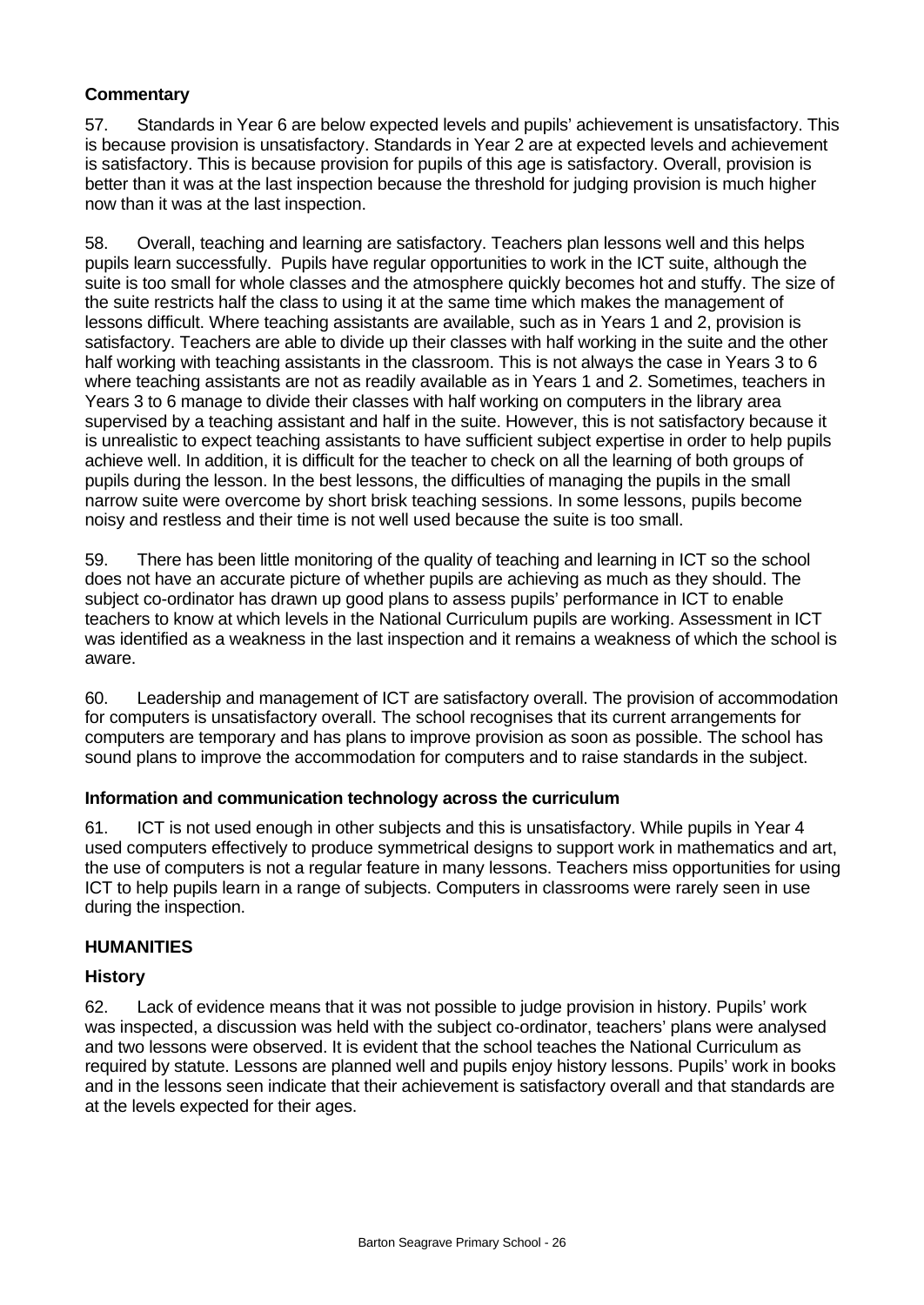# **Geography**

Provision in geography is **satisfactory**.

### **Main strengths and weaknesses**

- There is good coverage of geography across the school
- Pupils skills and knowledge are built up progressively as they move through the school
- There is not yet an effective system for assessment in geography

#### **Commentary**

63. At the end of Years 2 and 6, standards are at the levels expected and the achievement of pupils is satisfactory. Standards are similar to those reported at the last inspection.

64. Teaching and learning are satisfactory overall. Lessons are planned well and teachers identify what pupils already know about topics well by asking them questions at the beginning of lessons. This enables teachers to pitch the teaching at the correct level taking into account what pupils already know. Pupils develop skills appropriately in reading maps and comparing different places around the world with life in England. For example, in Year 2, pupils learn about Mexico and compare life there to life in Barton Seagrave. Local studies are developed further in Year 3 when teachers successfully link pupils' work in geography to that in history as pupils learn about the development of housing in Barton Seagrave between 1957 and 1999. Geography is linked well to work in art when pupils in Year 4 produced some very good water-colour paintings about India. This promotes pupils' cultural development well. By Year 6, pupils use the eight points of the compass and maps effectively. Computers are not used enough in geography lessons.

65. Leadership and management are satisfactory overall. The subject co-ordinator monitors teachers' plans to ensure the National Curriculum is taught well and has observed the teaching of geography. From this the strengths and weaknesses of the subject have been identified and plans developed to improve provision. The school is right to establish as a high priority procedures for assessing pupils' performance in the subject so that teaching can be better matched to pupils' levels of attainment.

# **Religious education**

Provision in religious education is **satisfactory**.

# **Main strength**

Good use is made of the expertise of visitors to the school

# **Commentary**

66. Standards in religious education are at expected levels and pupils' achievement is satisfactory. Teaching and learning are satisfactory. Lessons are planned well and topics are taught in enough depth to enable pupils to understand the beliefs and practices of different aspects of religion. The local education authorities agreed syllabus is used well as a guide to planning lessons throughout the school. Good use is made of visitors to the school to improve pupils' understanding of some aspects of religious practices. For example, a visitor in Year 5 showed pupils some of the garments worn by the clergy in churches. Another visitor gave a talk on the work of Save the Children and emphasised the fact that the founder of the charity was a Christian who wished to promote the values of sharing and giving. This lesson promoted pupils' social and moral education well because it enabled them to consider some of the issues related to homelessness.

67. Leadership and management are satisfactory overall. The subject co-ordinator has a good knowledge of the subject and helps teachers effectively in their planning. Pupils consolidate their literacy skills well as they record their work in their books. However, opportunities for using computers in religious education are not taken often enough. Opportunities for monitoring teaching and pupils' work are developing well and are beginning to help improve pupils' learning because teaching is pitched more accurately at pupils' levels of attainment.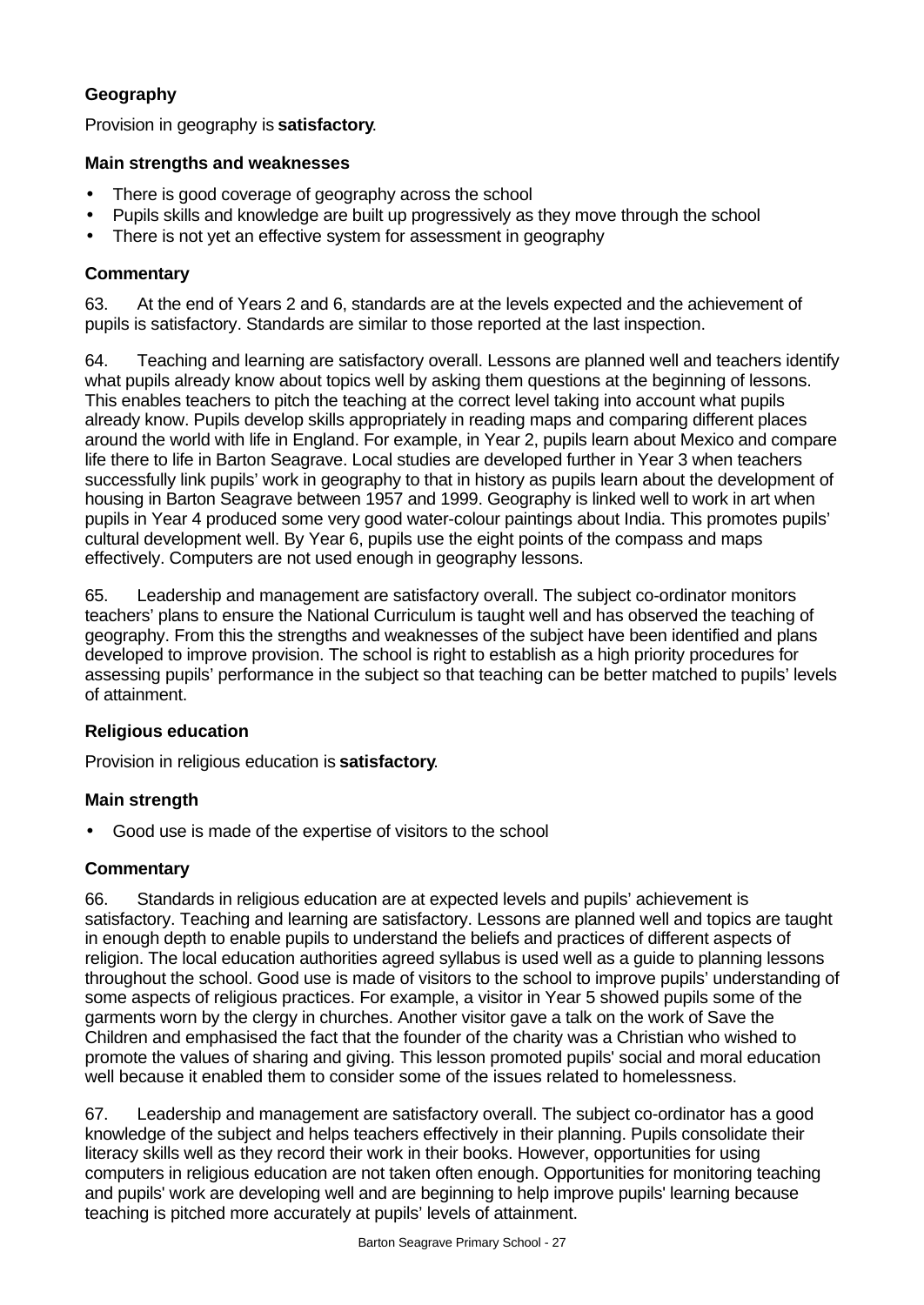# **CREATIVE, AESTHETIC, PRACTICAL AND PHYSICAL SUBJECTS**

# **Art and design**

68. There is too little evidence to make a judgement about overall provision in art and design. Pupils' work in displays around the school was inspected, one lesson was observed, teachers' planning was inspected, a discussion was held with the subject co-ordinator and a discussion with a few pupils was held.

69. Displays of pupils' work around the school are colourful and attractively presented. They indicate that a wide range of materials, including paint, paper, card, tissue paper, fabric, wool and clay, are used to good effect to create pictures and designs. Pupils are taught techniques used in art by studying the work of famous artists, such as Lowry, Gotch and Leonardo da Vinci. They also learn about the styles of art used in other cultures. This contributes well to pupils' cultural development. For instance, in one class, there was an impressive display of aboriginal art. Pictures of snakes and kangaroos adorned this display. Pupils are encouraged to look at artwork produced in other classes. For example, sculpture pictures produced by pupils in Year 4 were displayed outside the Year 1 classrooms. Work produced by pupils in Year 1 was displayed outside the Year 5 and 6 classes. This encourages pupils to view and value the work produced by other pupils and learn about the techniques they used.

70. It is evident from the high quality of work on display that the teaching of art and design helps pupils develop their skills well. Teachers record how well pupils achieve in art and design and compare this with levels in the National Curriculum at the end of each year. This records pupils' progress well, but the school does not use the information from these assessment to set targets for improvement for pupils. The subject co-ordinator has monitored aspects of the subject well. -She has checked teachers' plans to ensure that the National Curriculum for art and design is being taught. The variety of work on display indicates that this is the case. She has observed some lessons being taught and guided teachers how to improve their teaching of art and design. However, an overall plan of action to improve standards and teaching in the subject has not been produced and this slows down the rate of improvement in the subject. An art club is held after school on a regular basis and this makes a very good contribution to pupils' skills in art and design. Pupils attending this club have produced a very attractive mural outside one of the classrooms.

# **Design and technology**

71. This subject was not a focus during the inspection. It is not possible to make an overall judgement about provision. Three lessons were observed. Judgements have been made about standards after talking to pupils and inspecting their work. By the end of Years 2 and 6 standards are at expected levels. This is an improvement since the last inspection when standards by Year 6 were lower than this. Pupils' achievement overall is satisfactory. Standards have improved because extra lesson time has been allocated for teaching the subject. Pupils in Year 2 make a sound start to their model making; they are beginning to understand how models move and the importance of accuracy in their construction. For example, they explained how they could pull the model of Humpty Dumpty out of the well by turning the wheel in a clockwise direction. Overall, the quality of the teaching observed was good. In a Year 6 lesson, the teacher's good subject knowledge and clear explanations ensured all pupils made strong joints to support their models of shelters. Pupils' making skills have improved since the last inspection but there was little evidence seen of pupils' evaluating their designs.

#### **Music**

72. Because this subject was not a focus during the inspection, few lessons were observed. Teachers' plans were inspected and a discussion was held with the subject co-ordinator. However, no overall judgement about provision has been made. In the lessons observed, the teaching was satisfactory. Lessons had a clear focus, which built on pupils' previous learning, and was shared with pupils so that they understood what they had to learn. Pupils sing tunefully. Higher-attaining pupils in a Year 4 class maintained an independent singing part, while the rest of the pupils sang in tune. There are good opportunities for pupils to take part in musical productions. For example, Year 2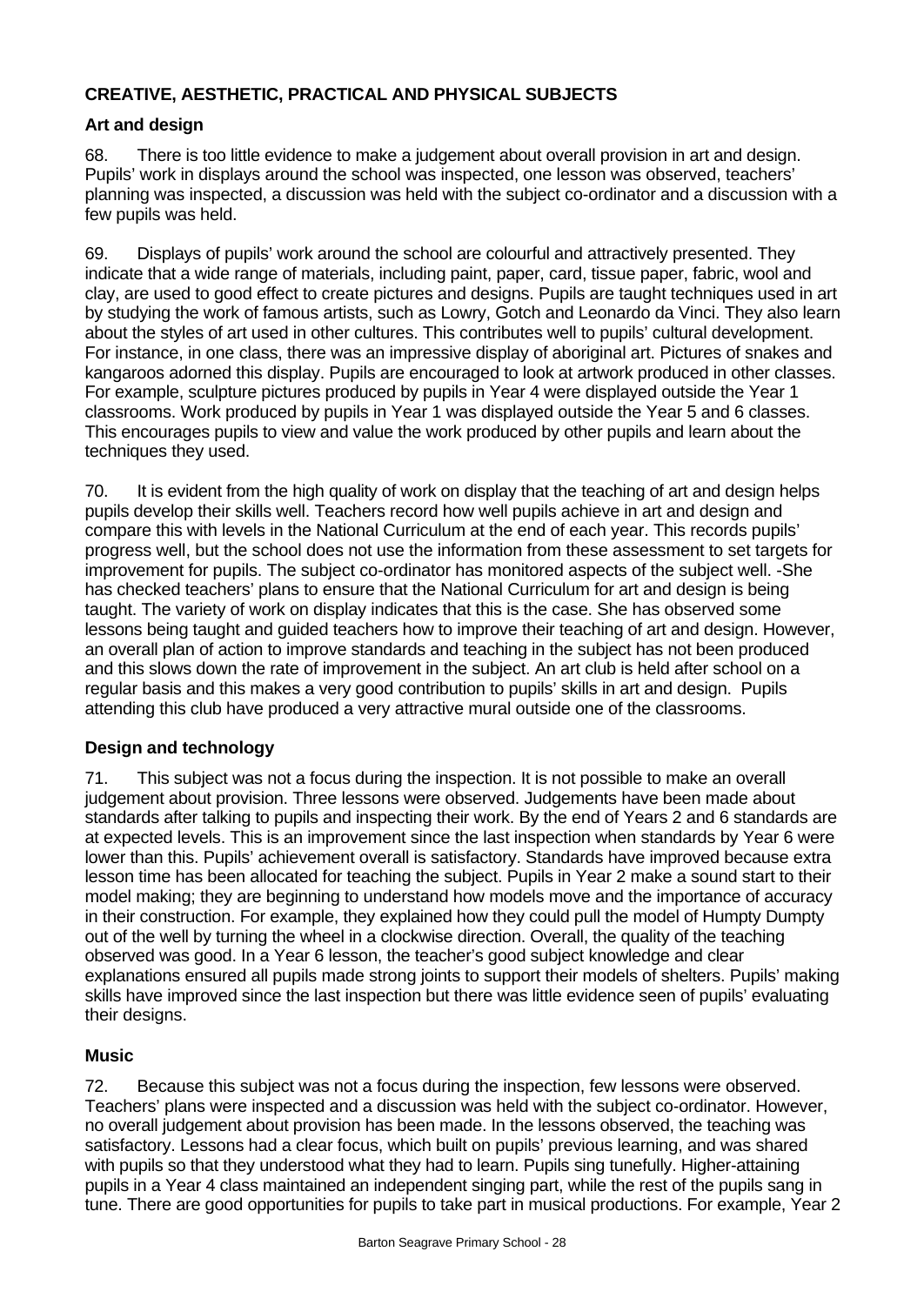pupils take part in an annual `Celebration of Music`. A school choir for pupils in Years 4 to 6 meets each week and takes part in annual productions. Members of the school orchestra accompany the choir on these occasions. Recorders are taught to pupils in Years 3 to 6 in clubs run after school. Opportunities for specialist teaching of musical instruments are given to pupils. A significant number of pupils take part in these lessons. For example, forty-three pupils took part in these lessons last year. Each of these activities provides very good enrichment to the curriculum.

### **Physical education**

73. There was not enough evidence gathered to judge overall provision in physical education. Two lessons were observed, teachers' planning was inspected, a discussion was held with the subject co-ordinator and discussions held with a few pupils.

74. Standards in the lessons observed were above nationally expected levels for the pupils' ages. In these lessons, pupils achieved well because the teaching was clearly focused on developing pupils' skills. However, overall, from discussions with the subject co-ordinator, teachers do not consistently assess the performance of pupils in each aspect of physical education. A good range of resources was used to give pupils the practice they needed to learn the skills being taught. School provision is supplemented by an extensive programme of after school clubs and activities. These include athletics, rounders, cricket, gymnastics, football and cross-country running. Many pupils attend these clubs and activities on a regular basis and this helps them reach higher standards in lessons.

75. The subject co-ordinator has monitored teachers' plans well and observed all teachers teaching. To illustrate to teachers how to improve, the subject co-ordinator demonstrates what he means to teachers by letting them watch him teaching. Teachers say how helpful they find this approach to training and that they have improved their teaching of skills as a result. However, in spite of monitoring aspects of the subject well, the school has not produced an overall plan of action to improve standards and teaching in the subject. This slows down the rate of improvement in the subject because the school has not focused enough on raising standards in the subject.

# **PERSONAL, SOCIAL AND HEALTH EDUCATION AND CITIZENSHIP**

76. One lesson was seen in this subject and there was no past work completed by the pupils that could be used to evaluate standards achieved. It was therefore not possible to make judgements about pupils' achievements or the quality of teaching and learning. The school provides a **satisfactory** curriculum in personal, social and health education. A new policy and programme of work are being used and lessons in each class are being taught each week. Pupils' personal development is monitored well and parents are informed about this aspect in reports written at the end of the year. Sex and relationships education and attention to the potential misuse of alcohol and drugs are taught in personal, social and health education and science lessons.